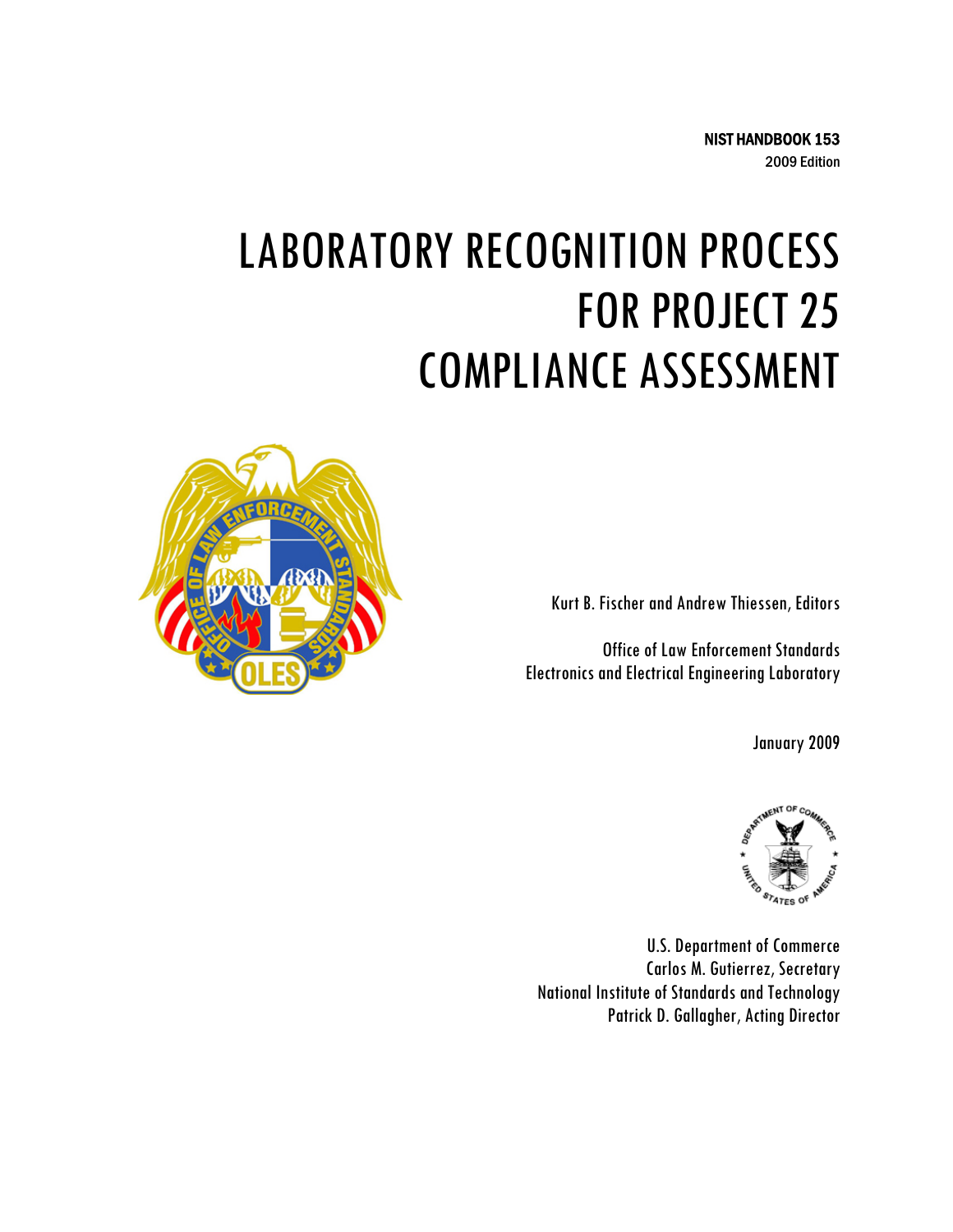This page intentionally left blank.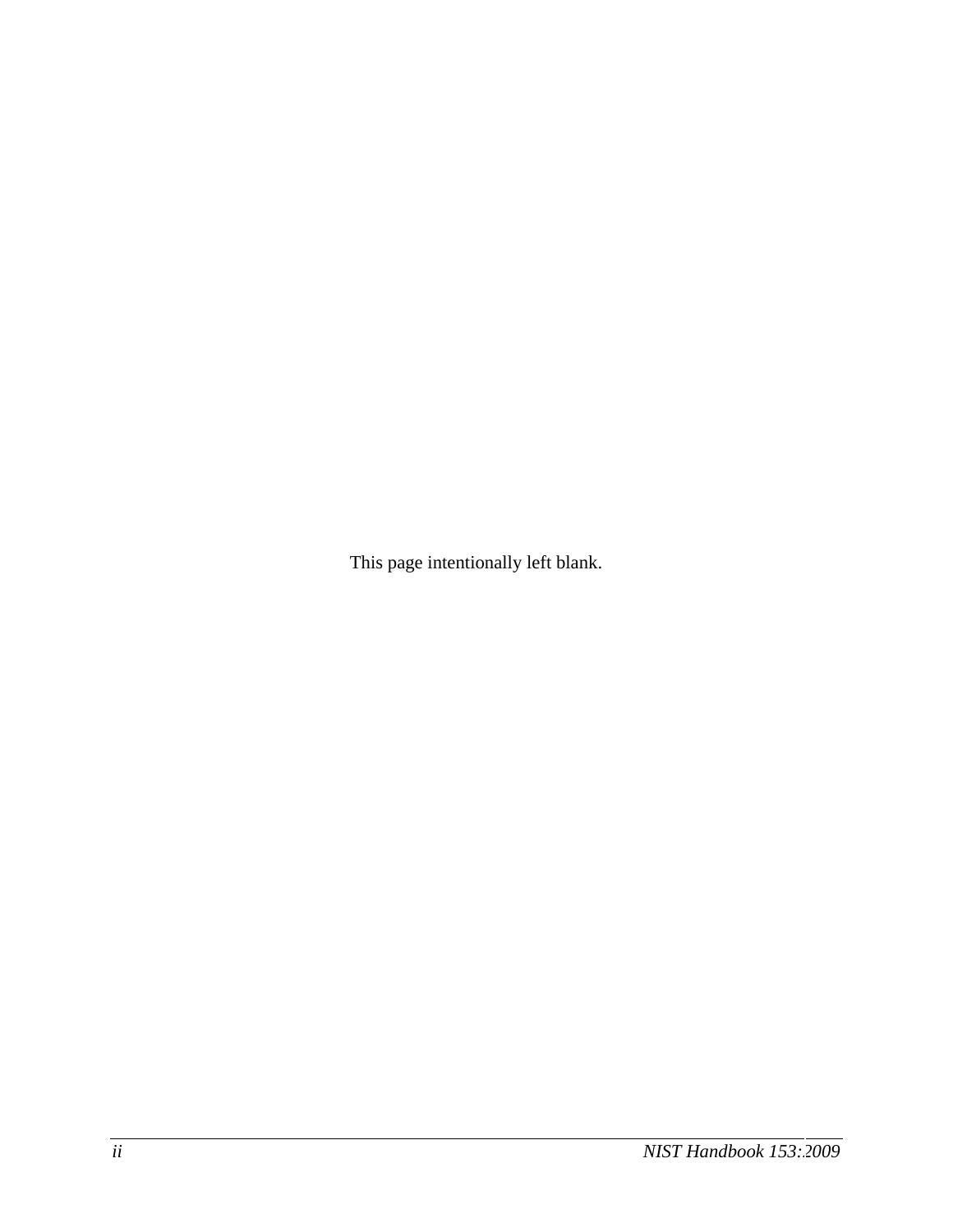# **CONTENTS**

| 1.                                                                                                          |                                                       |  |
|-------------------------------------------------------------------------------------------------------------|-------------------------------------------------------|--|
| 1.1<br>1.2<br>1.3<br>1.4<br>1.5<br>1.6<br>1.7                                                               |                                                       |  |
| 2.                                                                                                          |                                                       |  |
| 2.1<br>2.2                                                                                                  |                                                       |  |
| 3.                                                                                                          | MANAGEMENT REQUIREMENTS OF RECOGNIZED LABORATORIES  9 |  |
| 3.1<br>3.2<br>3.3<br>3.4<br>3.5<br>3.6<br>3.7<br>3.8<br>3.9<br>3.10<br>3.11<br>3.12<br>3.13<br>3.14<br>3.15 |                                                       |  |
| $\overline{4}$ .                                                                                            |                                                       |  |
| 4.1<br>4.2<br>4.3<br>4.4<br>4.5<br>4.6<br>4.7<br>4.8<br>4.9<br>4.10                                         |                                                       |  |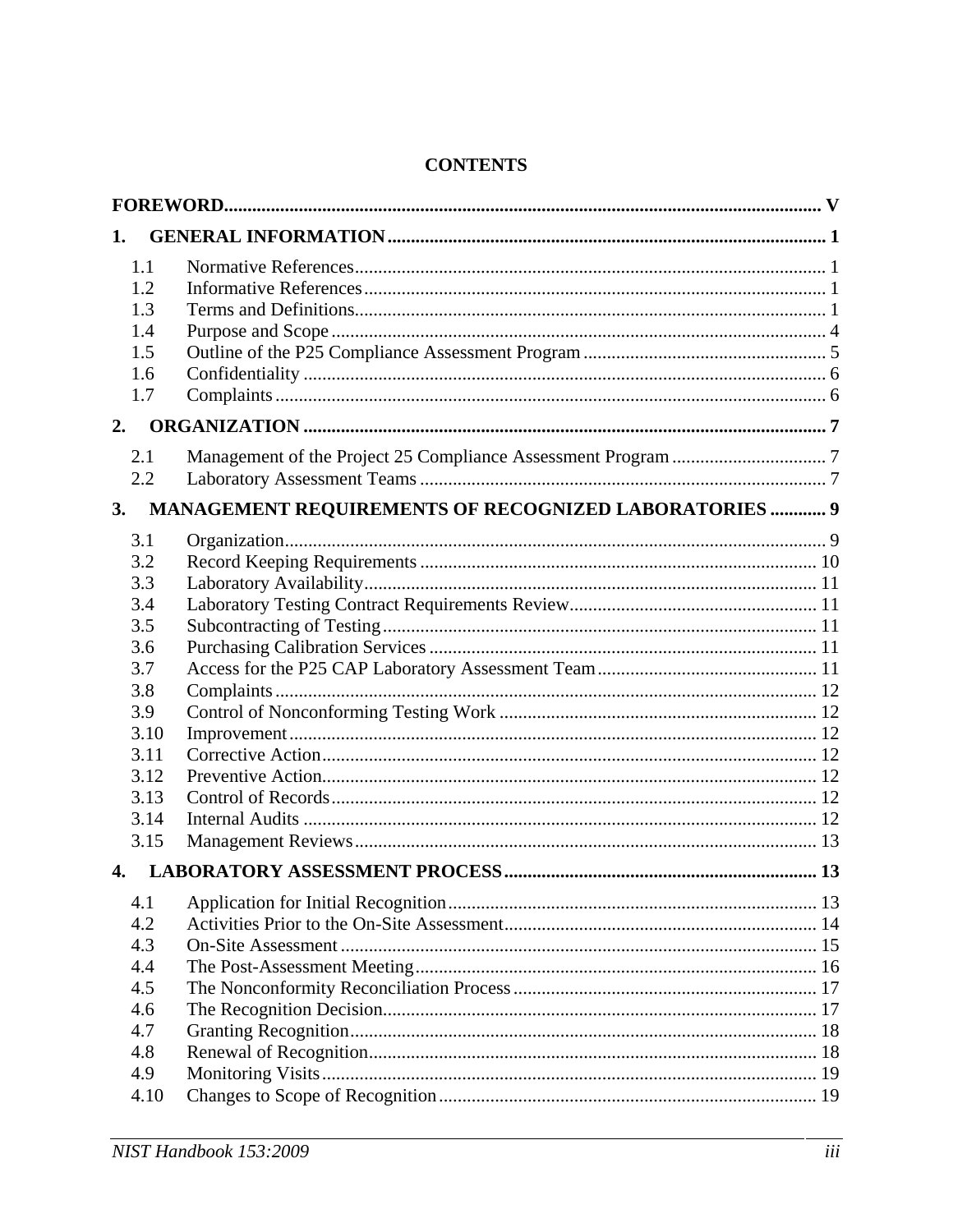| 23 |
|----|
|    |
|    |
|    |
|    |
|    |
|    |
|    |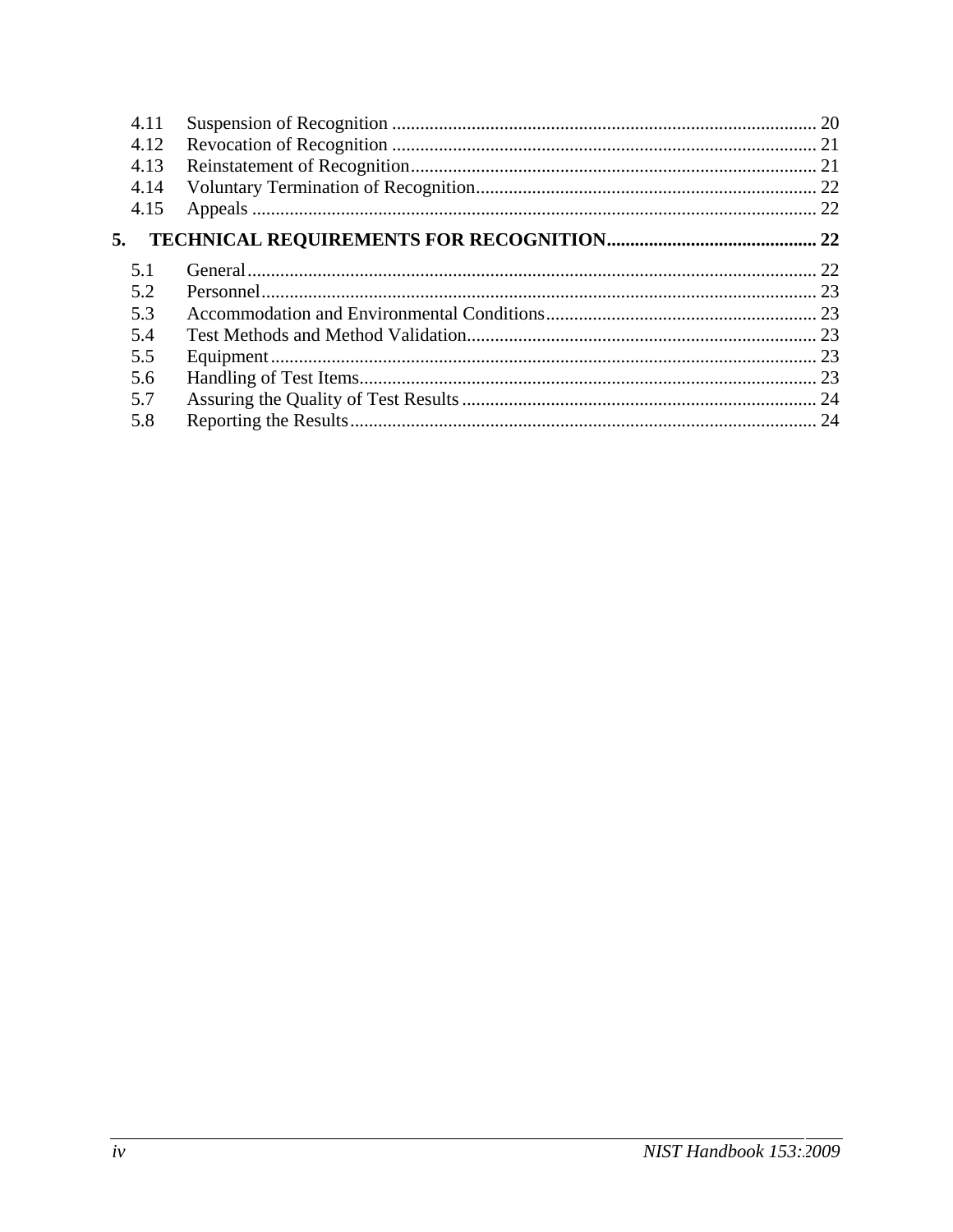#### **FOREWORD**

Project 25 (P25) is a standards development process for the design, manufacture and evaluation of interoperable digital two-way wireless communications products created for public safety professionals. The published P25 standards suite is administered by the Telecommunications Industry Association (TIA Mobile and Personal Private Radio Standards Committee TR-8). Radio equipment that demonstrates compliance with P25 should meet a set of minimum requirements to fit certain needs of public safety, including interoperability, allowing users on different systems to talk via direct radio contact.

The P25 Compliance Assessment Program (CAP) was established on the basis of requests from the United States Congress<sup>1</sup> and is a voluntary system that provides a mechanism for the recognition of testing laboratories based on internationally accepted standards. This handbook sets forth the procedures and general requirements under which the P25 CAP operates as a third party to recognize P25 equipment testing laboratories. Although voluntary, the actions of the P25 CAP and its related laboratory recognition process are emphasized by the use of the infinitive "will" and the actions of the laboratory by the use of the infinitive "shall" to show that these actions are obligatory and requirements of the program.

Access to P25 CAP laboratory recognition is available to public and private testing laboratories, including commercial laboratories, equipment manufacturers' in-house laboratories, university laboratories, and federal, state, and local government laboratories from inside or outside the United States.

This handbook is sponsored by the NIST Office of Law Enforcement Standards' (OLES') Public Safety Communications Systems program, which provides technical expertise to the DHS Office of Interoperability and Compatibility that is building a framework for fully interoperable communications among all first response agencies. It is also developing standards for voice, data and image transfers, evaluating existing devices and services, and developing a uniform assessment process for testing the conformity of mobile radio equipment with P25 requirements.

This laboratory recognition process is not part of the NIST National Voluntary Laboratory Accreditation Program (NVLAP). However, the editors thank NVLAP for providing a model for the assessment component of the P25 CAP Laboratory Recognition Process.

The revisions made for this edition of Handbook 153 were in two primary categories:

1. Per the DHS P25 CAP Charter, the roles of the CAP Laboratory Program Manager versus the OIC CAP/Program Manager are clarified.

<u>.</u>

<sup>&</sup>lt;sup>1</sup> Senate Report 109-088 - DEPARTMENTS OF COMMERCE AND JUSTICE, SCIENCE, AND RELATED AGENCIES APPROPRIATIONS BILL, 2006 and House Report 109-241 - MAKING APPROPRIATIONS FOR THE DEPARTMENT OF HOMELAND SECURITY FOR THE FISCAL YEAR ENDING SEPTEMBER 30, 2006, AND FOR OTHER PURPOSES.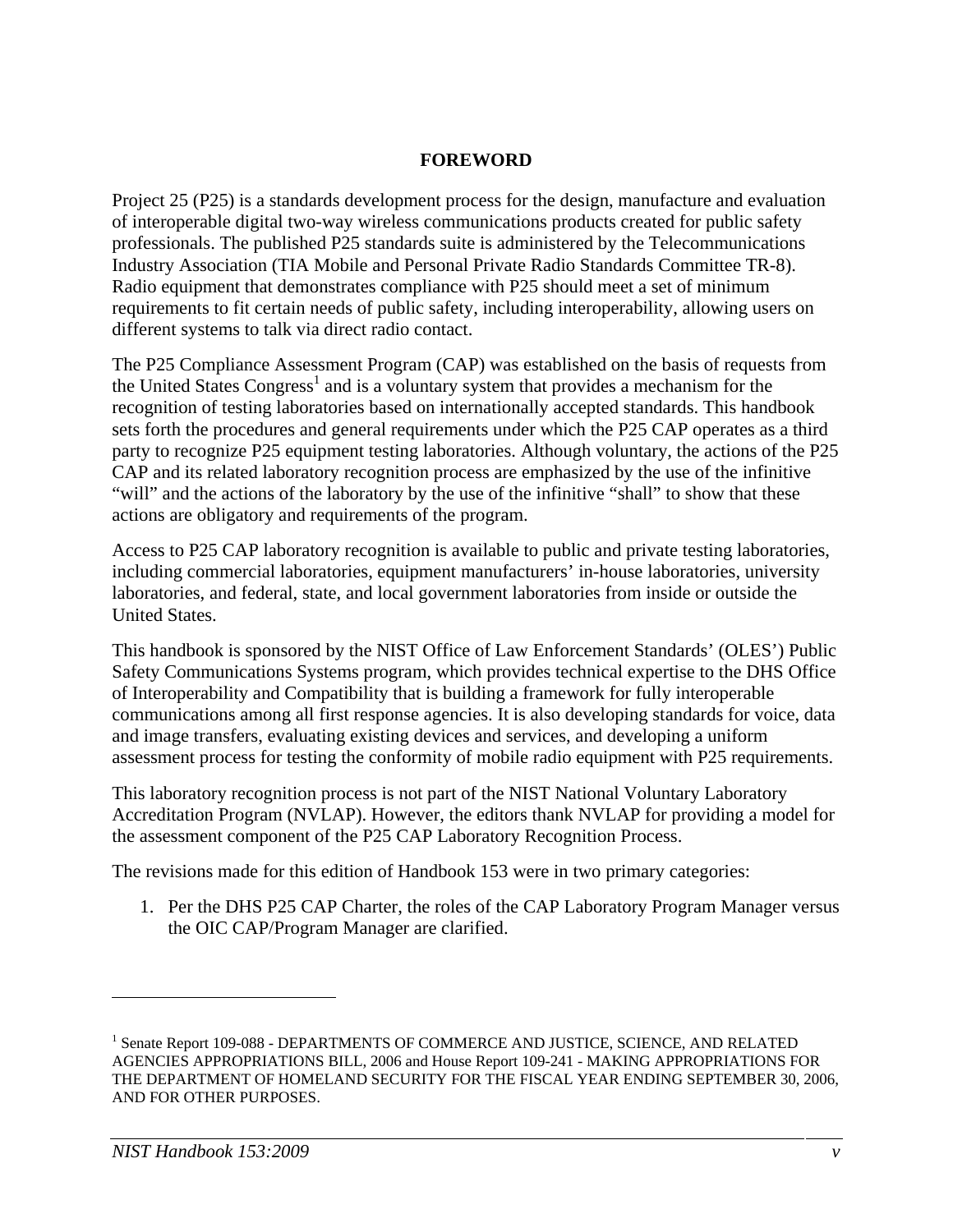2. The original NIST Handbook 153:2007 referenced Technical Service Bulletins as the key documents that will guide testing procedures in the P25 CAP. This version revises that to point readers to the DHS Compliance Assessment Bulletins (CABs), per the DHS P25 CAP Charter, which themselves leverage information from existing P25 Technical Service Bulletins (TSBs).

No revisions have been made to this edition that would alter the technical requirements on laboratories to become recognized under the P25 CAP.

This publication supersedes NIST Handbook 153:2007.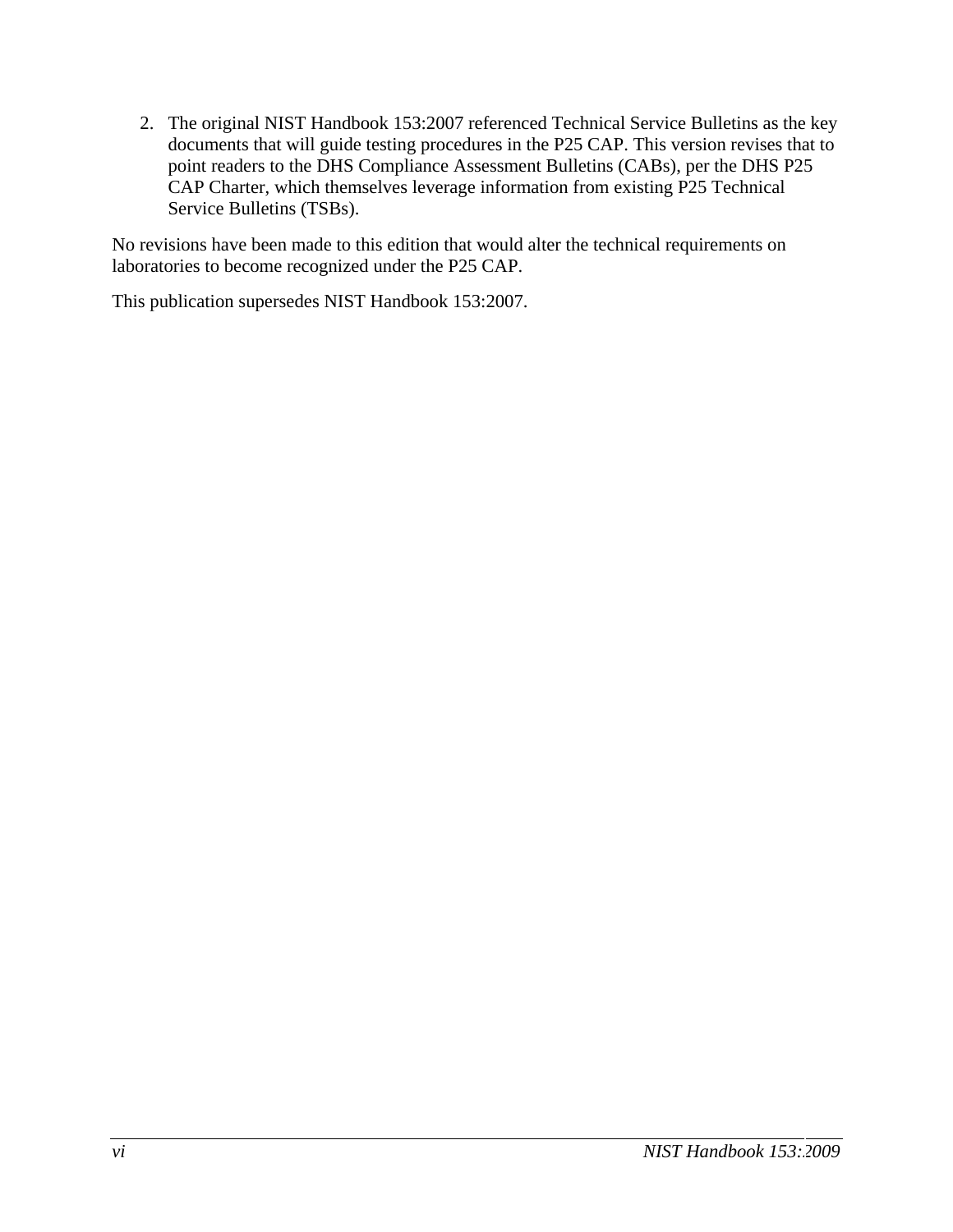## **1. GENERAL INFORMATION**

#### **1.1 Normative References**

The following references are required for the application of this handbook. For dated references, only the edition cited applies. For undated references, the latest edition of the referenced document applies.

Title 15 United States Code, Section 3710a. Cooperative research and development agreements.

ISO/IEC 17050:2004, Conformity assessment — Supplier's declaration of conformity.

P25 Compliance Assessment Bulletin (CAB) — Issued by US Department of Homeland Security (DHS), Office for Interoperability and Compatibility (OIC).

#### **1.2 Informative References**

The following references are important for the application of this handbook. For dated references, only the edition cited applies. For undated references, the latest edition of the referenced document applies. The last two references are to publications not yet available at the time of the publication of this handbook.

ISO/IEC 17000:2004, Conformity assessment — Vocabulary and general principles

ISO/IEC 17011:2004, Conformity assessment — General requirements for accreditation bodies accrediting conformity assessment bodies

ISO/IEC 17025:2005, General requirements for the competence of testing and calibration laboratories

NIST Handbook 150:2006, National Voluntary Laboratory Accreditation Program Procedures and General Requirements

NIST Document, Project 25 Compliance Assessment Program Test Method Review Summary

Compliance Related Telecommunications Systems Bulletins

#### **1.3 Terms and Definitions**

#### **1.3.1** *American Association for Laboratory Accreditation (A2LA)*

A2LA provides comprehensive services in accreditation and training for testing and calibration laboratories. See also NVLAP below.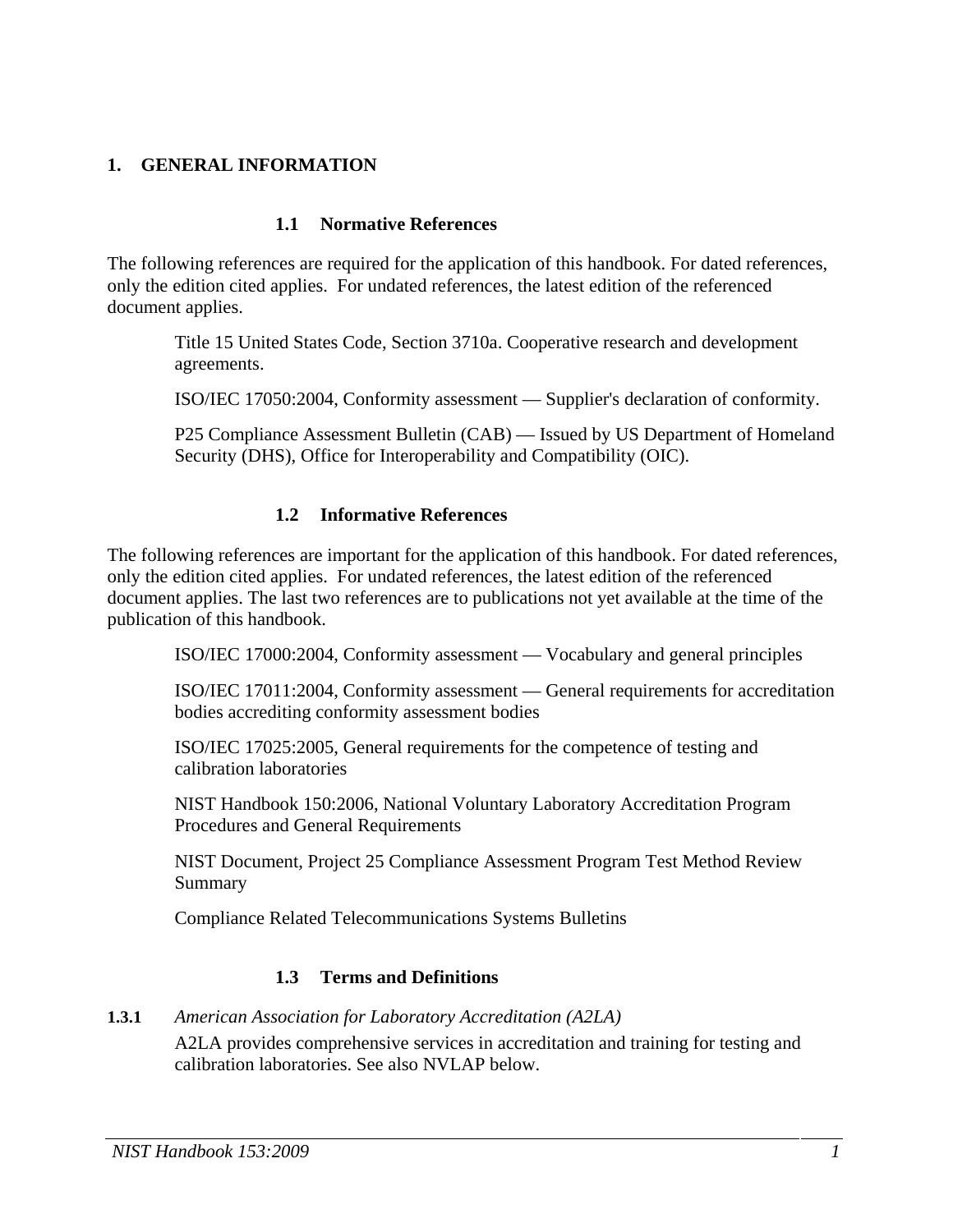**1.3.2** *Asia Pacific Laboratory Accreditation Cooperation (APLAC)* 

APLAC is a group of accreditation bodies in the Asia Pacific region responsible for accrediting calibration, testing and inspection facilities.

**1.3.3** *Authorized Representative* 

An individual who is authorized to commit a Laboratory to fulfill the P25 Compliance Assessment Program's conditions for recognition.

**1.3.4** *Certificate of Recognition* 

A document presented by the P25 CAP to a laboratory that has demonstrated competence to conduct a particular Scope of Recognition of testing, that is, all of the test cases or a subset of test cases defined in the applicable Compliance Assessment Bulletin.

**1.3.5** *Compliance Assessment Bulletin* 

A Compliance Assessment Bulletin contains the policies and procedures by which the P25 CAP operates. A Compliance Assessment Bulletin is approved by the Project 25 Compliance Assessment Program Governing Board for publication by DHS OIC.

**1.3.6** *Compliance Related Telecommunications Systems Bulletin* 

A Telecommunications Systems Bulletin (see below) published by the Telecommunications Industry Association (TIA) that defines a particular set of test methods required to demonstrate that equipment built to a particular interface standard is compliant with those standards.

**1.3.7** *Equipment Supplier* 

The Original Equipment Manufacturer (OEM) or an authorized agent of the OEM.

**1.3.8** *International Laboratory Accreditation Cooperation (ILAC)* 

An international cooperation of laboratory and inspection accreditation bodies that provides a focus for:

- a) Developing and harmonizing laboratory and inspection accreditation practices
- b) Promoting laboratory and inspection accreditation to industry, governments, regulators and consumers
- c) Assisting and supporting developing accreditation systems

It also provides global recognition of laboratories and inspection facilities via the ILAC Mutual Recognition Arrangement (see http://www.ilac.org/).

**1.3.9** *Invitational Testing Session* 

A group testing session hosted by an infrastructure equipment provider for the purposes of evaluating equipment interoperability.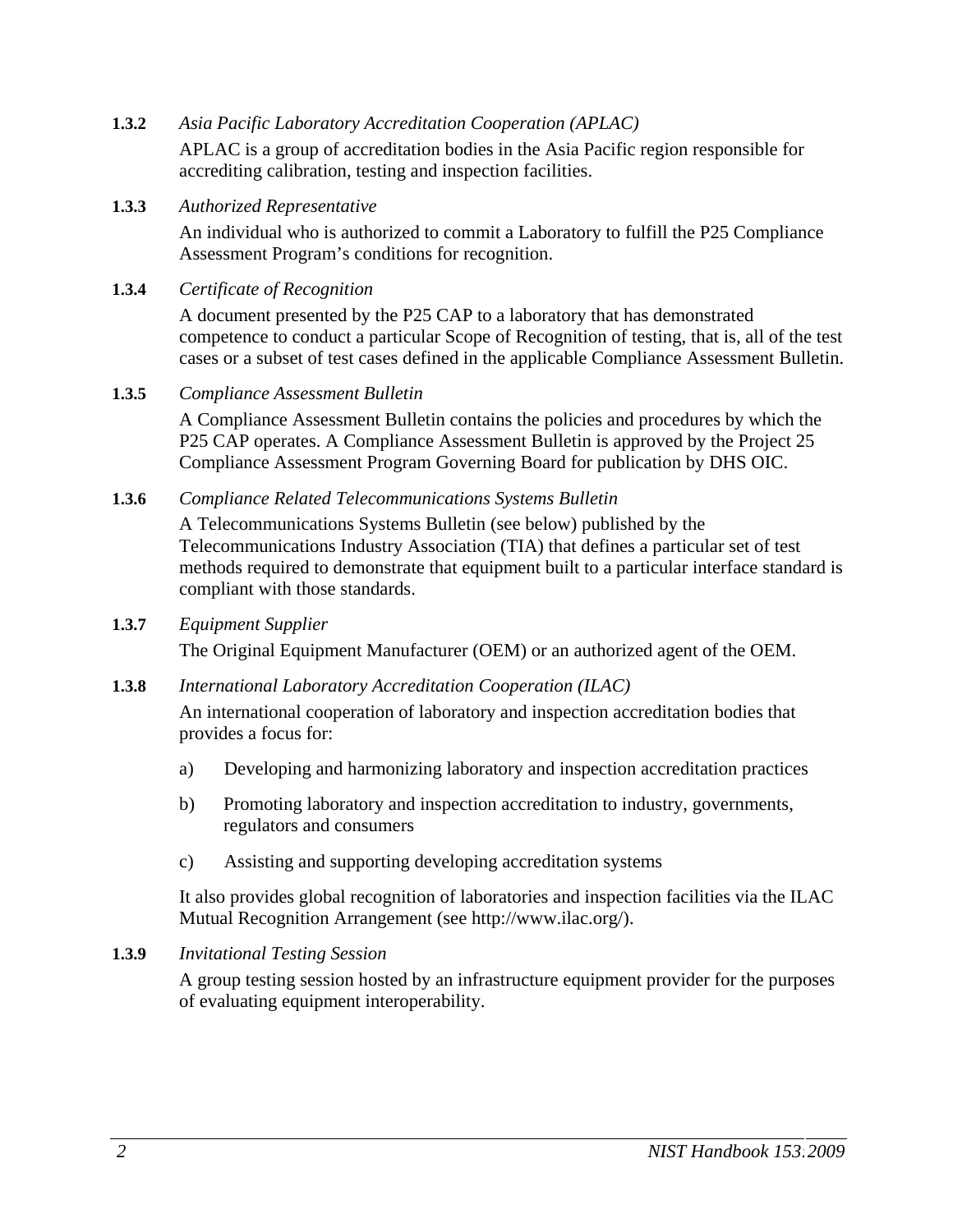#### **1.3.10** *Laboratory Assessment Team*

One or more individuals possessing knowledge of ISO/IEC 17025 processes and technical familiarity with a particular Scope of Recognition of testing who travel to a laboratory to assess its competence to prescribed standards. Although the term Team is used here, a lead assessor may possess the competence to also function as the subject matter expert and thus act as a "single person" Laboratory Assessment Team.

#### **1.3.11** *Laboratory Client*

The entity that contracts with the laboratory; usually the laboratory client is the Equipment Supplier.

#### **1.3.12** *Laboratory Code*

A unique identifier for program management assigned to each laboratory participating in the P25 Compliance Assessment Program.

**1.3.13** *Model Class* 

Products defined by the manufacturer as having identical P25 functionality shall constitute a Model Class.

**1.3.14** *Monitoring Visit* 

An on-site assessment of a laboratory not associated with an initial or renewal assessment.

**1.3.15** *Mutual Recognition Arrangement (MRA)* 

A signed document concluded among governmental and other authorities of different countries for mutual recognition of accreditations.

**1.3.16** *National Voluntary Laboratory Accreditation Program (NVLAP)* 

NIST NVLAP provides third-party accreditation to testing and calibration laboratories. NVLAP's accreditation programs are established in response to Congressional mandates or administrative actions by the Federal Government or from requests by private-sector organizations. See A2LA in Section 1.3.1.

- **1.3.17** *P25 Compliance Assessment Program/Laboratory Program Manager (P25 CAP/LPM)*  The Program Manager for the laboratory assessment and provides a recommendation to DHS for the recognition portion of the P25 Compliance Assessment Program.
- **1.3.18** *DHS Office of Interoperability and Compatibility (OIC) Compliance Assessment Program Manager (OIC CAP/PM)*  The Program Manager for the Laboratory Recognition portion of the P25 CAP.
- **1.3.19** *P25 Compliance Test Method*

A normative test procedure defined for compliance testing of a given interface. These test procedures are typically broken down into the following categories:

- a) Performance (e.g., Measurement Methods and Performance Recommendations)
- b) Conformance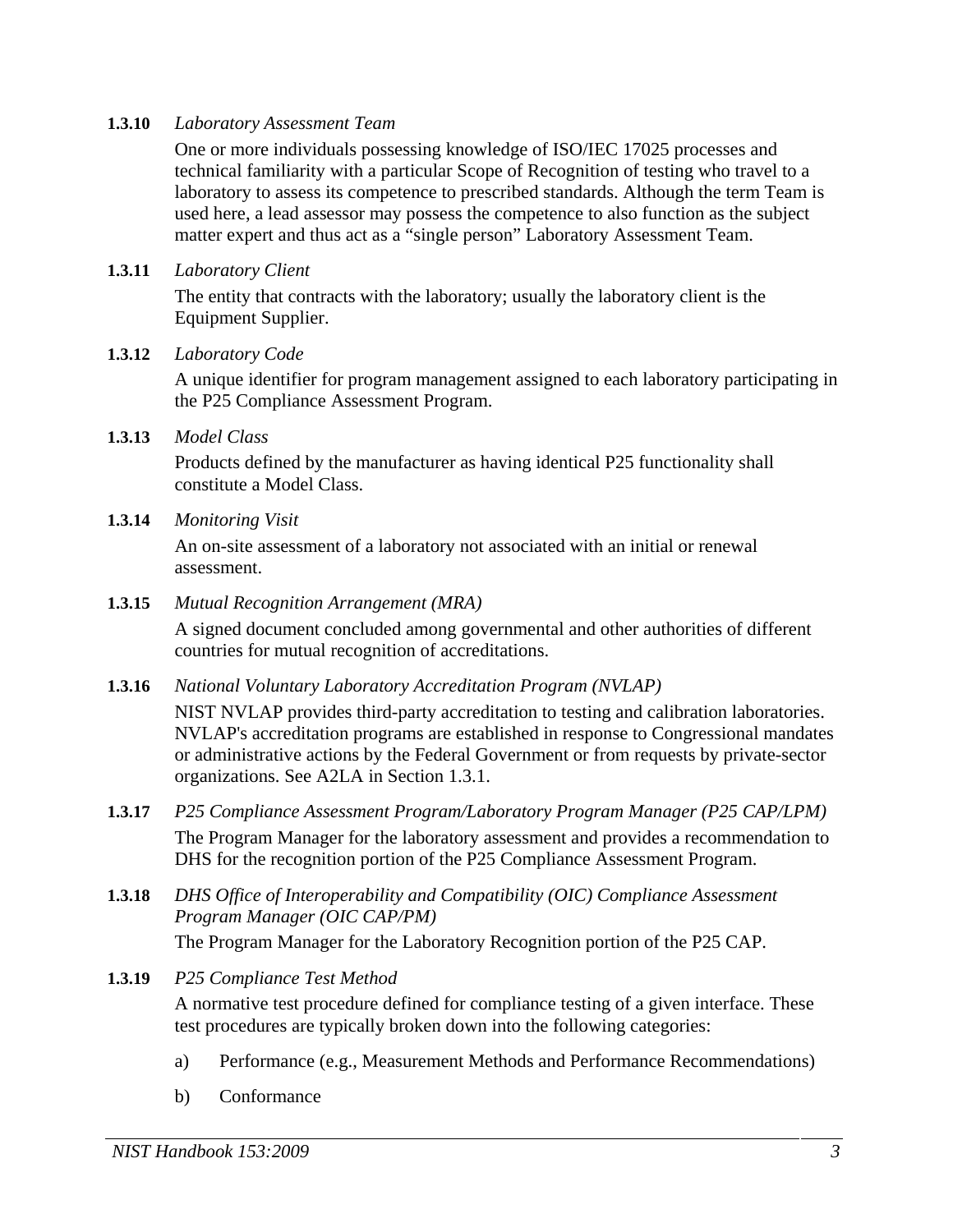#### c) Interoperability

#### **1.3.20** *Scope of Recognition*

The type of testing for which a laboratory has demonstrated compliance and competence. The particular test methods are contained in the relevant Compliance Assessment Bulletin approved by the P25 CAP Governing Board and published by DHS. The Scope of Recognition will list the actual test methods for which the laboratory has demonstrated competency. NOTE: The Scope of Recognition need not include all of the test methods contained in the aforementioned CABs.

## **1.3.21** *Supplier's Declaration of Compliance (SDoC)*

A formal declaration of compliance created in accordance with ISO/IEC 17050 for a particular set of P25 Compliance Test Methods defined within the relevant Compliance Assessment Bulletin(s). The SDoC is signed by an Authorized Representative of the Equipment Supplier. More information on the SDoC is contained in DHS SDoC CAB.

## **1.3.22** *Telecommunications Systems Bulletin (TSB)*

Telecommunications Systems Bulletins are published by the Telecommunications Industry Association (TIA). A TSB is not a standard, but rather contains technical material that may be valuable to industry and users.

#### **1.3.23** *Test Case*

A particular section that defines a unique test procedure within a compliance test methods document.

#### **1.3.24** *Test Method Review Summary*

A document template used by members of a P25 CAP Laboratory Assessment Team to record their observations of the management system and demonstrations of test procedures during an on-site assessment.

#### **1.3.25** *Test Report Format*

A predefined format for summary test reports required by the P25 CAP for use by Equipment Suppliers participating in the recognition program.

## **1.4 Purpose and Scope**

- **1.4.1** This handbook sets forth the procedures and general requirements under which the Project 25 Compliance Assessment Program operates as an unbiased third party to recognize Project 25 equipment testing laboratories.
- **1.4.2** The required P25 Compliance Test Methods and Test Cases are defined in TIA standards and Compliance Assessment Bulletins.
- **1.4.3** This handbook constitutes the collective body of requirements that must be met by a laboratory seeking P25 CAP recognition for any of the specific test methods (for example, audio level) provided in the laboratory's Scope of Recognition. A given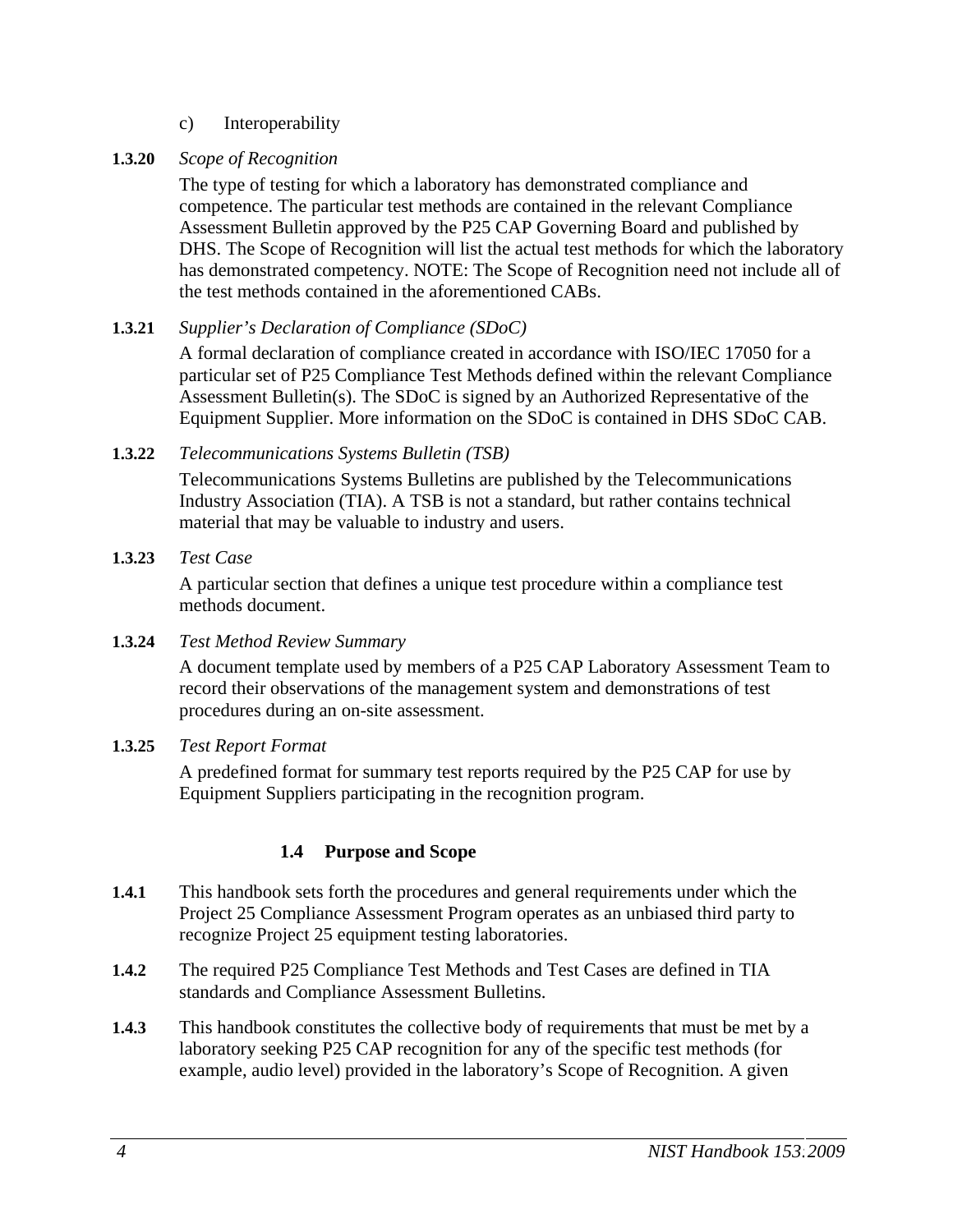laboratory's Scope of Recognition may or may not cover all of the TIA-defined needs or recommendations.

## **1.5 Outline of the P25 Compliance Assessment Program**

- **1.5.1** The P25 Compliance Assessment Program (CAP) is a voluntary system that provides a mechanism for the recognition of testing laboratories based on internationally accepted standards. It identifies competent laboratories through assessments by trained Laboratory Assessment Teams (see Section 2.2) and promotes the acceptance of compliant test results from these laboratories.
- **1.5.2** The P25 CAP was established on the basis of requests from the United States Congress<sup>2</sup>. The specific tests, types of tests, and standards to be included in the program are defined in Compliance Assessment Bulletins approved by the Project 25 CAP Governing Board. The laboratory assessment part of the program is managed by the Project 25 Compliance Assessment Program Laboratory Program Manager (P25 CAP/LPM) (see Section 2.1.1) who reports periodically to and receives feedback from government stakeholders. The recognition component of the program is managed by the DHS OIC CAP Program Manager who reports and receives feedback from Government stakeholders. While the P25 CAP/LPM and the OIC CAP/PM exercise a great deal of authority and autonomy over the program, these individuals do not unilaterally propose or decide the scope of the program.
- **1.5.3** The P25 CAP/LPM administers laboratory related policies and procedures in a nondiscriminatory manner. Access to P25 CAP laboratory recognition is not conditioned on the size of a laboratory or on its membership in any association or group, nor is it conditioned upon the number of laboratories already recognized. P25 CAP services are available to public and private testing laboratories, including commercial laboratories, manufacturers' in-house laboratories, university laboratories, and federal, state, and local government laboratories. For laboratories operating outside the United States, the P25 CAP/LPM may accept reports prepared by Laboratory Assessment Teams operating under ISO/IEC 17011 accreditation bodies that have signed a Mutual Recognition Arrangement with APLAC and/or ILAC. The provisions of this Handbook shall govern the conduct of all laboratory assessments irrespective of the composition of Laboratory Assessment Teams (see Section 1.4.3).
- **1.5.4** P25 Compliance Assessment Program laboratory recognition is based on evaluation of a laboratory's quality management system and technical competence for conducting specific test methods and measurements in certain fields or scopes of testing. Recognition is granted only after an applicant has demonstrated that it has met all P25 CAP laboratory requirements in this handbook. Recognition is acknowledged by the

 $\overline{a}$ 

<sup>2</sup> Senate Report 109-088 - DEPARTMENTS OF COMMERCE AND JUSTICE, SCIENCE, AND RELATED AGENCIES APPROPRIATIONS BILL, 2006 and House Report 109-241 - MAKING APPROPRIATIONS FOR THE DEPARTMENT OF HOMELAND SECURITY FOR THE FISCAL YEAR ENDING SEPTEMBER 30, 2006, AND FOR OTHER PURPOSES.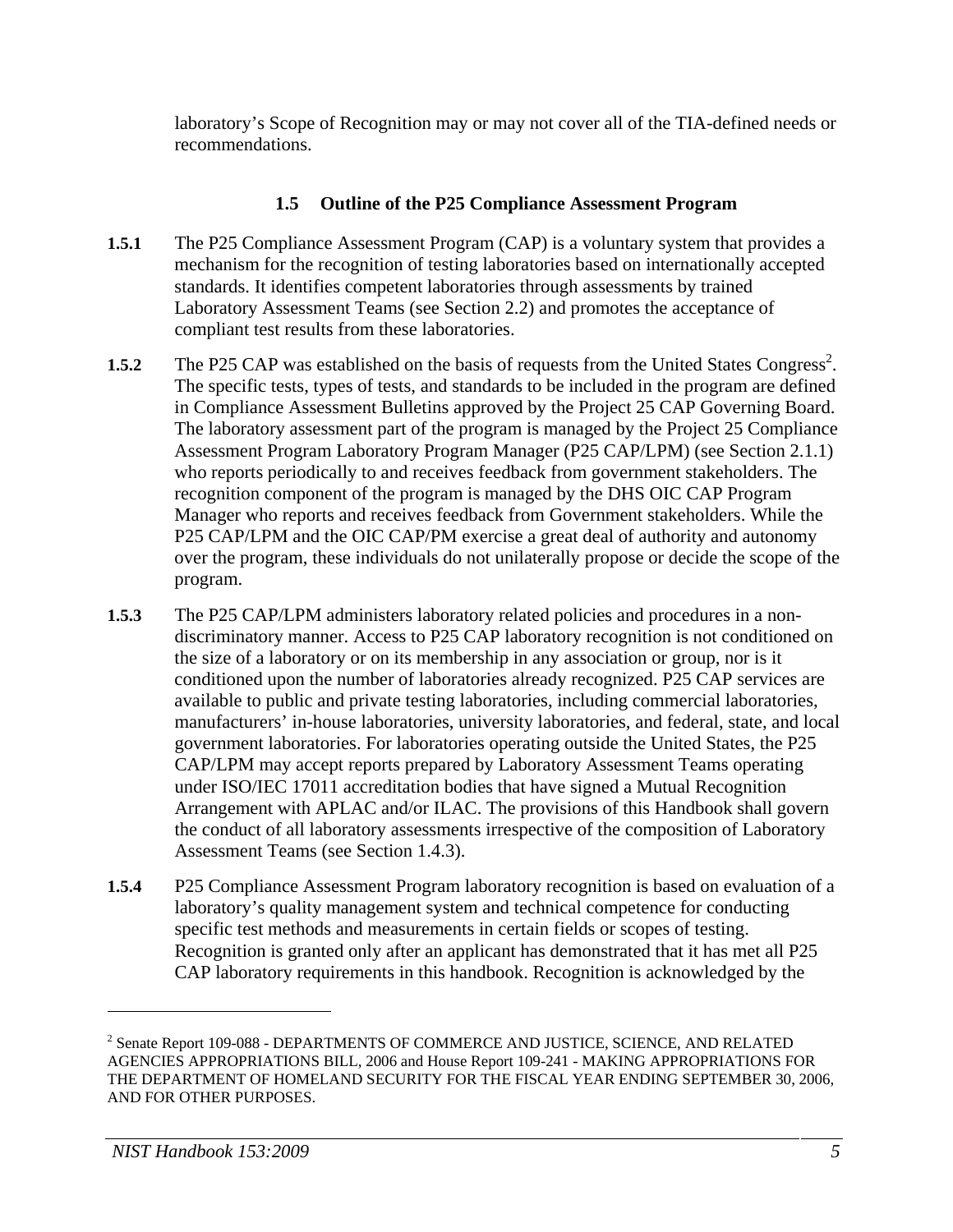issuance of a Certificate and Scope of Recognition, which details the specific test methods, measurements and services for which a laboratory has been recognized. DHS recognizes the laboratory based on a nomination from the P25 CAP LPM. DHS is free to independently assess the application package from the P25 CAP LPM and is not bound by the LPM's recommendation.

- **1.5.5** The P25 CAP/LPM operates a management system that is compliant with ISO/IEC 17011:2004; however, this system does not undergo peer review and is not part of the APLAC and/or ILAC Mutual Recognition Arrangements (MRAs).
- **1.5.6** P25 CAP laboratory recognition does not relieve a laboratory from complying with applicable federal, state, and local laws and regulations.

#### **1.6 Confidentiality**

- **1.6.1** To the extent permitted by applicable laws, the P25 CAP will protect the confidentiality of all information obtained relating to the application, on-site assessment, evaluation, and recognition of laboratories.
- **1.6.2** In addition, P25 CAP and the laboratory further agree that, to the extent permitted by law, P25 CAP/LPM and Laboratory Assessment Team members will protect information obtained during application, on-site assessment, evaluation, and recognition from disclosure pursuant to Title 15 USC  $3710a(c)(7)(A)$  and  $(7)(B)$  for a period of five years after such information is obtained.
- **1.6.3** For the first five years that laboratory information is held by the P25 CAP, the provisions of sections 1.6.1 and 1.6.2 will be in force. Information in the P25 CAP's possession for more than five years will continue to be held in confidence under the provisions of Section 1.6.1.

## **1.7 Complaints**

The P25 CAP/LPM will document the system used to address complaints, which will include the procedures for determining the validity of complaints, taking appropriate and effective actions, responding to complainants, and record-keeping. A complaint regarding the activities of the P25 CAP or of a P25 CAP-recognized laboratory may be lodged by any person or organization. Information about the complaint shall be put in writing and mailed, faxed, or e-mailed to the P25 CAP/LPM if related to laboratory assessments or to the OIC CAP/PM if related to laboratory recognition status, along with supporting documentation, if available. A complaint concerning a P25 CAP-recognized laboratory shall first be submitted to the laboratory against which the complaint is lodged. The P25 CAP LPM will notify, if appropriate, the OIC CAP/PM unless the complainant requests otherwise.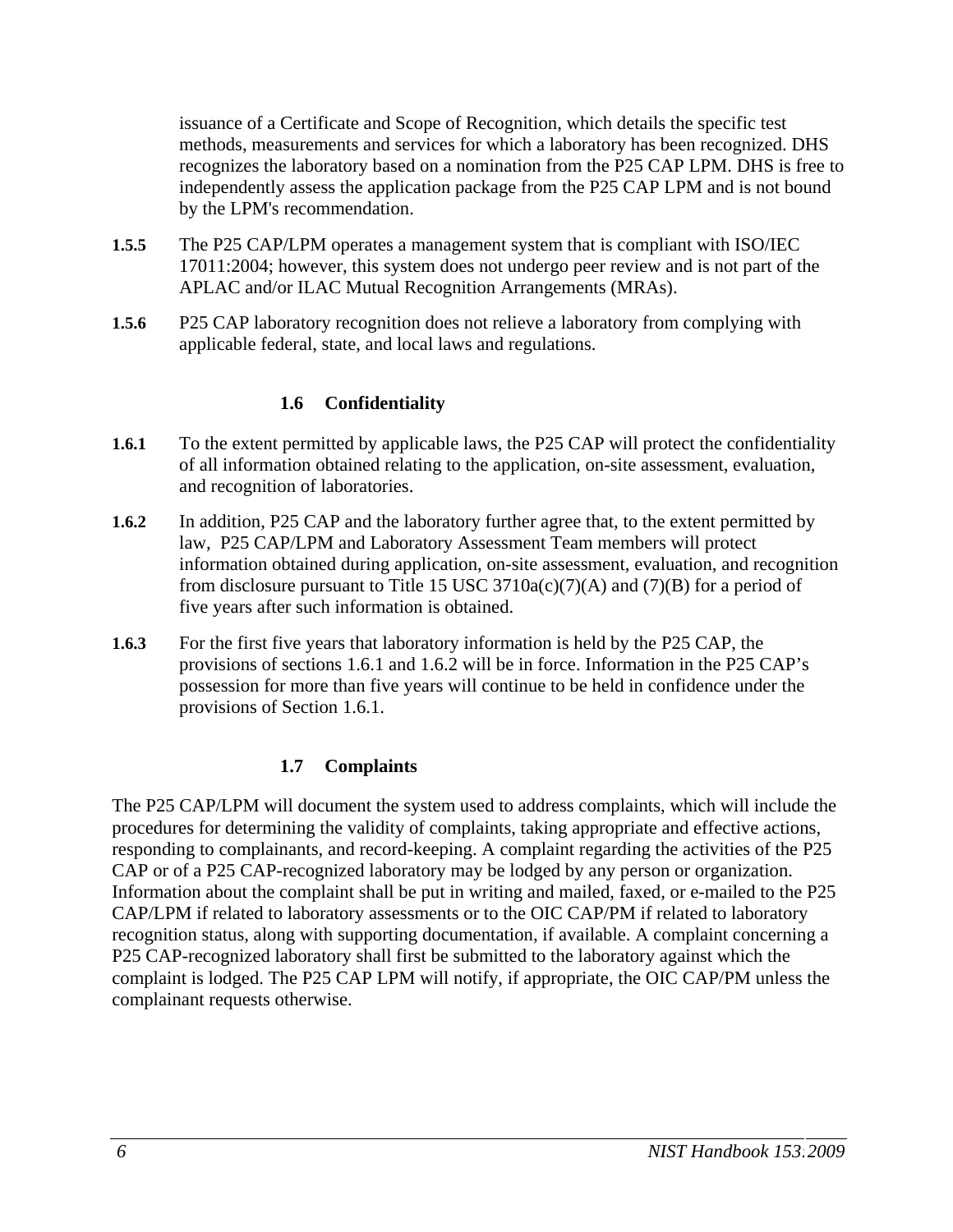## **2. ORGANIZATION**

#### **2.1 Management of the Project 25 Compliance Assessment Program**

**2.1.1** P25 Compliance Assessment Program Laboratory Program Manager (P25 CAP/LPM)

#### **2.1.1.1** *Responsibilities*

The P25 CAP/LPM oversees the day-to-day operations of the program and is responsible for:

- a) Selecting members of Laboratory Assessment Teams
- b) Recommending to OIC CAP/PM qualified laboratories as candidates for recognition
- c) Facilitating the resolution of laboratory-related or testing-related disputes between parties to the P25 CAP
- d) Briefing government stakeholders on a periodic basis
- e) Adapting the management of the program to address the changing needs of P25 users as communicated by the local, state, and Federal government user and stakeholder representatives on the DHS P25 CAP Governing Board.
- **2.1.1.2** *Selection*

The P25 CAP/LPM is selected by the Director of NIST Office of Law Enforcement Standards (OLES). A deputy P25 CAP/LPM may also be appointed by the Director of OLES. The deputy P25 CAP/LPM shall be authorized to handle the work of the CAP LPM if recused or not available.

## **2.2 Laboratory Assessment Teams**

The P25 CAP/LPM selects assessors on the basis of their professional and academic achievements, experience in the field of testing, management experience, training, technical knowledge, assessment skills, and communications skills. Assessors are assigned to conduct an on-site assessment of a particular laboratory on the basis of how well their experience, training, and skills match the type of testing to be assessed, as well as the absence of conflicts of interest.

- **2.2.1** Team Functions
	- a) Conduct assessments on candidate and existing P25 CAP laboratories
	- b) Prepare reports based on assessments
	- c) Conduct monitoring visits on existing, recognized laboratories
	- d) Investigate and report on circumstances of any disputes
- **2.2.2** Functions of Assessment Team Members Assessment team members perform two related functions: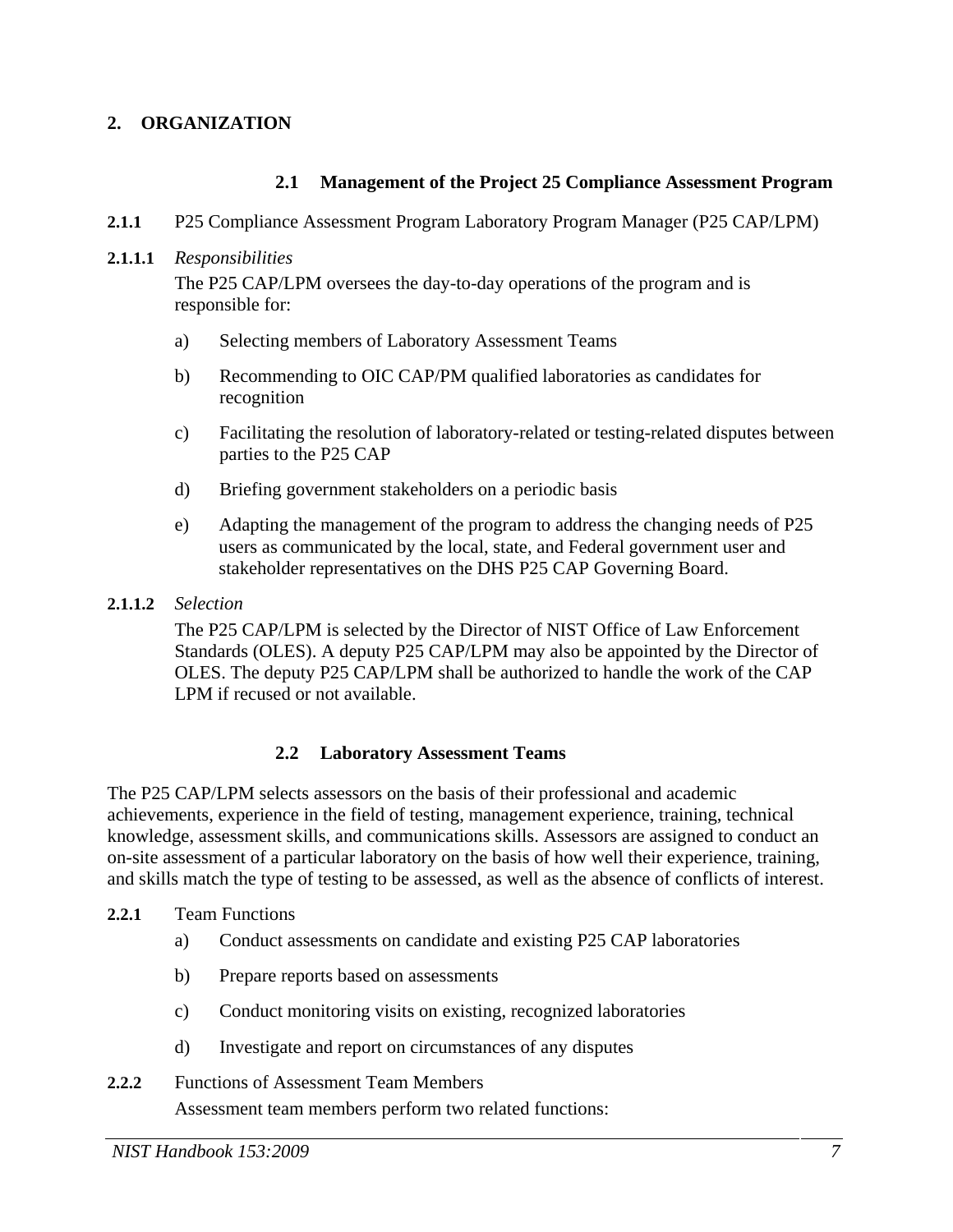- a) The Lead Assessor (Laboratory Quality System Expert) applies detailed knowledge of the ISO/IEC 17025 standard and this handbook to evaluate a laboratory's management (quality) system.
- b) The Subject Matter Expert assesses the technical competence of a laboratory to the requirements of the technical standards and the requirements contained in this handbook.
- **2.2.2.1** *Requirements of Lead Assessors (Laboratory Quality System Experts)* 
	- a) A minimum of three days of formal training in the ISO/IEC 17025 laboratory accreditation assessment processes and one day in NIST Handbook 153.
	- b) Experience having conducted ten or more prior assessments.
	- c) Preference will be given to assessors with experience with a nationally- and internationally-recognized (that is, signatory to a Mutual Recognition Arrangement) accreditation body.
- **2.2.2.2** *Requirements of Subject Matter Experts* 
	- a) Familiarity with the test method document(s) including execution method for each test and the pass/fail criteria for each test.
	- b) Familiarity with the necessary test equipment associated with each test.
	- c) Familiarity with the normative reference document(s) (TIA TSBs, Compliance-Related TSBs, and Compliance Assessment Bulletins) behind the pass/fail criteria for each test.
	- d) Familiarity with the parameters and methods for configuring and programming the device under test so as to generally discern whether the test operator has satisfactorily configured it.
	- e) Familiarity with potential P25 feature interactions impacting the execution of a test or interpretation of the results of a test.
	- f) A minimum of one day of formal training in ISO/IEC 17025 processes and one day in NIST Handbook 153.
- **2.2.3** Role of Lead Assessor

Each assessment team will have a Lead Assessor who acts as the single point of contact between the assessment team and the laboratory, and the assessment team and the P25 CAP/LPM. The Lead Assessor shall be, at a minimum, a Laboratory Quality System Expert per Section 2.2.2.1. The Lead Assessor may also be a Subject Matter Expert per Section 2.2.2.2.

**2.2.4** The P25 CAP/LPM will provide the laboratory with a short biographical sketch of each assessor. If a conflict of interest or prior business relationship exists, a laboratory may request, and will be provided, an alternate assessor.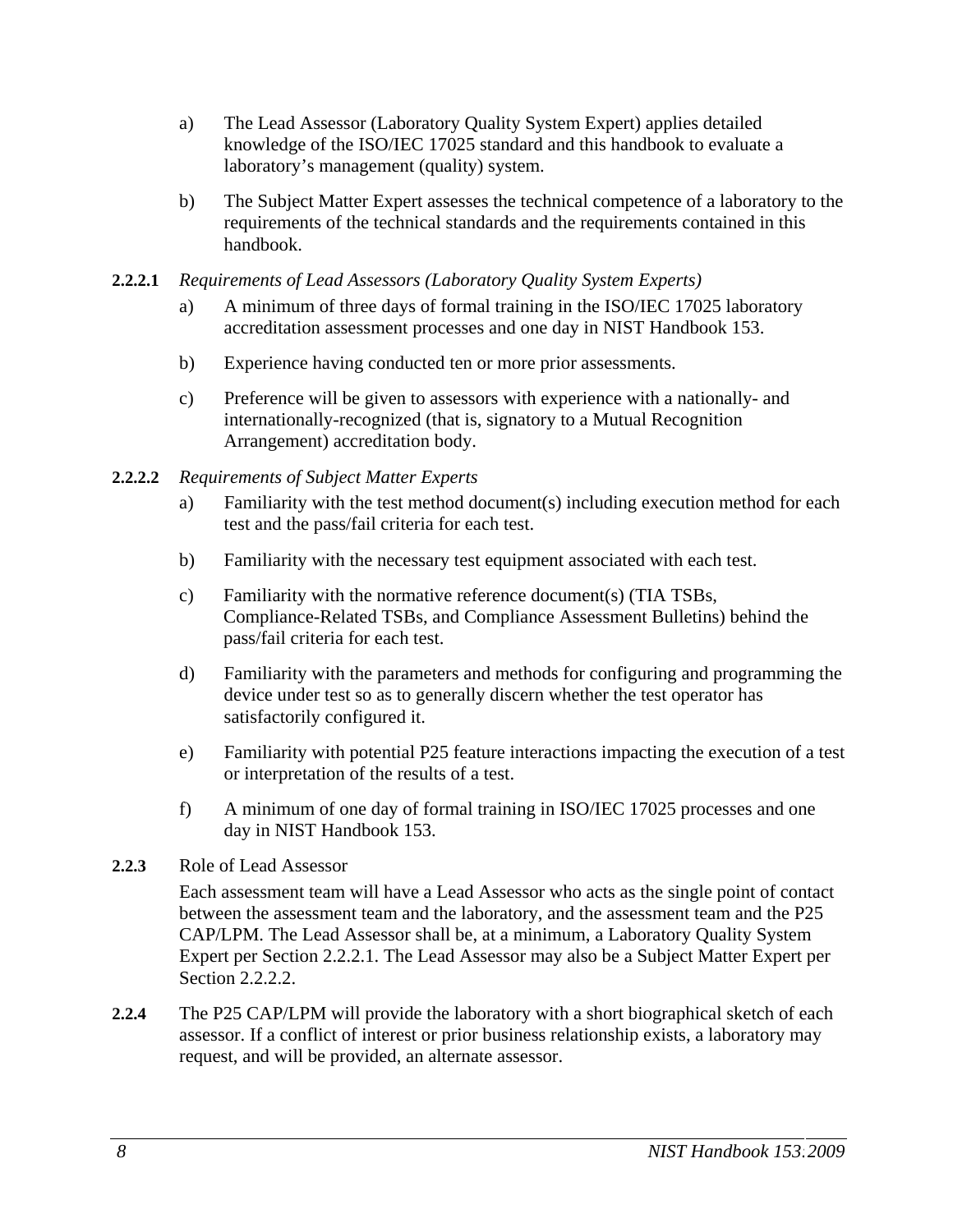# **3. MANAGEMENT REQUIREMENTS OF RECOGNIZED LABORATORIES**

## **3.1 Organization**

- **3.1.1** The laboratory shall carry out its testing activities in such a way as to meet the requirements of this handbook.
- **3.1.2** The management system shall cover work carried out in the laboratory's permanent facilities, at sites away from its permanent facilities, or in associated temporary or mobile facilities.
- **3.1.3** The laboratory shall:
	- a) Have managerial and technical personnel who, irrespective of other responsibilities, have the authority and resources needed to carry out their duties, including the implementation, maintenance and improvement of the management system, and to identify the occurrence of departures from the management system or from the procedures for performing tests and/or calibrations, and to initiate actions to prevent or minimize such departures (see also Section 5.2).
	- b) Have arrangements to ensure that its management and personnel are free from any undue internal and/or external commercial, financial and other pressures and influences that may adversely affect the quality of their work.
	- c) Have policies, procedures, and equipment to ensure the protection of the laboratory client's confidential information and proprietary rights, including procedures for protecting the electronic storage and transmission of results.
	- d) Have policies and procedures to avoid involvement in any activities that would diminish confidence in its competence, impartiality, judgment or operational integrity.
	- e) Define the organization and management structure of the laboratory, its place in any parent organization, and the relationships between quality management, technical operations and support services.
	- f) Specify the responsibility, authority and interrelationships of all personnel who manage, perform or verify work affecting the quality of the tests.
	- g) Provide adequate supervision of testing staff, including trainees, by persons familiar with laboratory methods and procedures, test methods, and the assessment of the test results.
	- h) Have technical management that has overall responsibility for the technical operations and the provision of the resources needed to ensure the required quality of laboratory operations.
	- i) Appoint a member of staff as Quality Manager (however named) who, irrespective of other duties and responsibilities, shall have defined responsibility and authority for ensuring that the management system related to quality is implemented and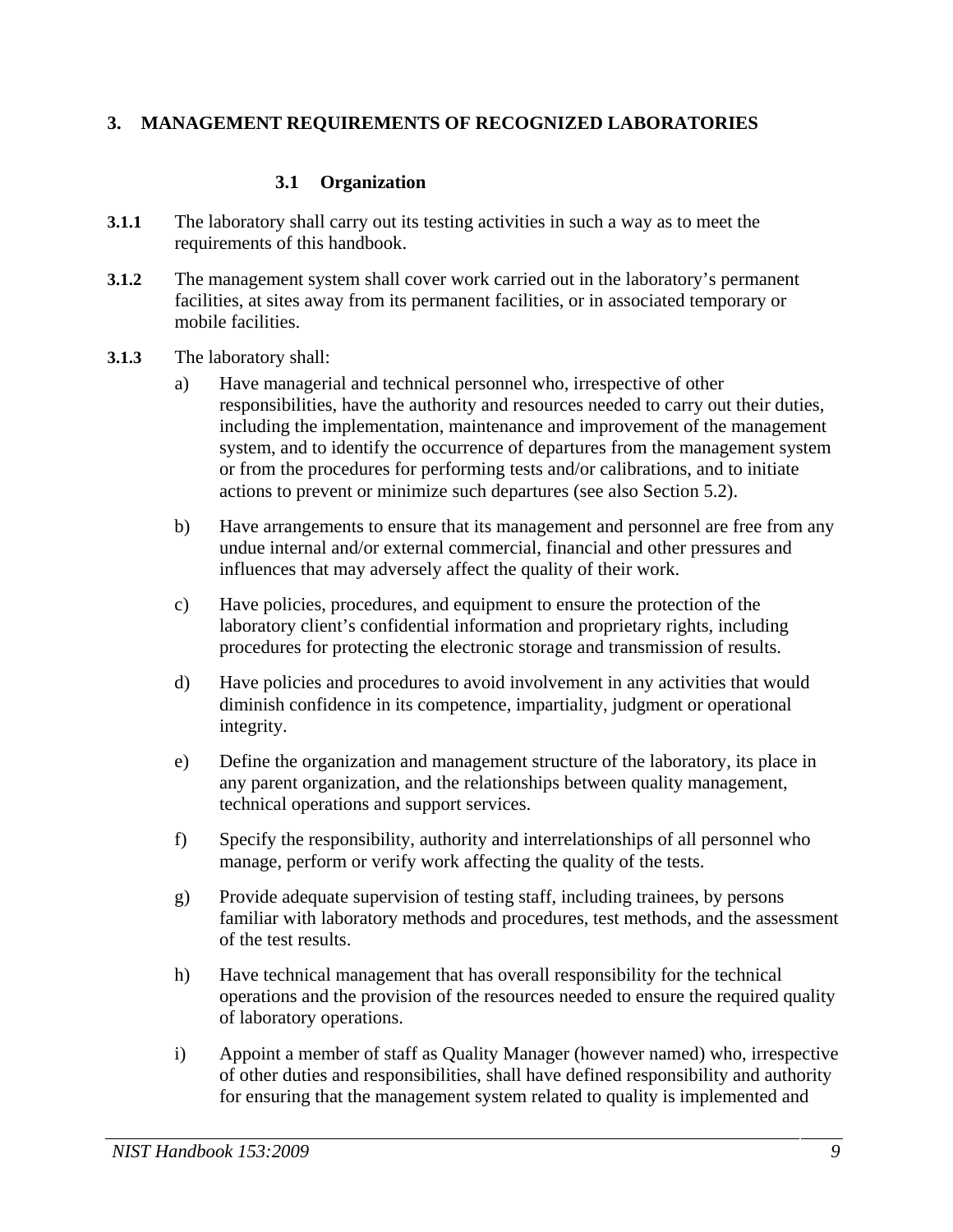followed at all times; the Quality Manager shall have direct access to the highest level of management at which decisions are made on laboratory policy or resources.

- j) Appoint personnel to act in the absence of key managerial personnel (see Note below).
- k) Ensure that its personnel are aware of the relevance and importance of their activities and how they contribute to the achievement of the objectives of the management system.

NOTE: Individuals may have more than one function and it may be impractical to appoint acting personnel for every function.

**3.1.4** Top management shall ensure that appropriate communication processes are established within the laboratory and that communication takes place regarding the effectiveness of the management system.

## **3.2 Record Keeping Requirements**

**3.2.1** Test Item Related Documents

The following documentation is required for each item tested at the laboratory:

- a) A detailed description of the item including hardware, software, and firmware.
- b) A copy of the test procedure(s) used.
- c) Identification of the test operator, the date of the test, and unambiguous identification of the unit tested (including the firmware version) and the infrastructure environment.
- d) A copy of the detailed test report including any applicable laboratory notes, intermediate computations, and analysis.
- **3.2.2** Laboratory Related Documents The following documentation is required to substantiate the competence of the laboratory that conducted the tests.
- **3.2.2.1** *A descriptive biography for each laboratory employee detailing, for example, their years of experience, pertinent training or certifications, academic background, etc.*
- **3.2.2.2** *Equipment Records* 
	- a) Complete records on the latest calibrations for all test equipment in the laboratory.
	- b) Configuration records for any radio infrastructure equipment used in the laboratory indicating the dates of any hardware, software, and/or firmware configuration changes on the equipment.

#### **3.2.3** Retention Requirements

All documents related to a particular test object shall be held by the laboratory for as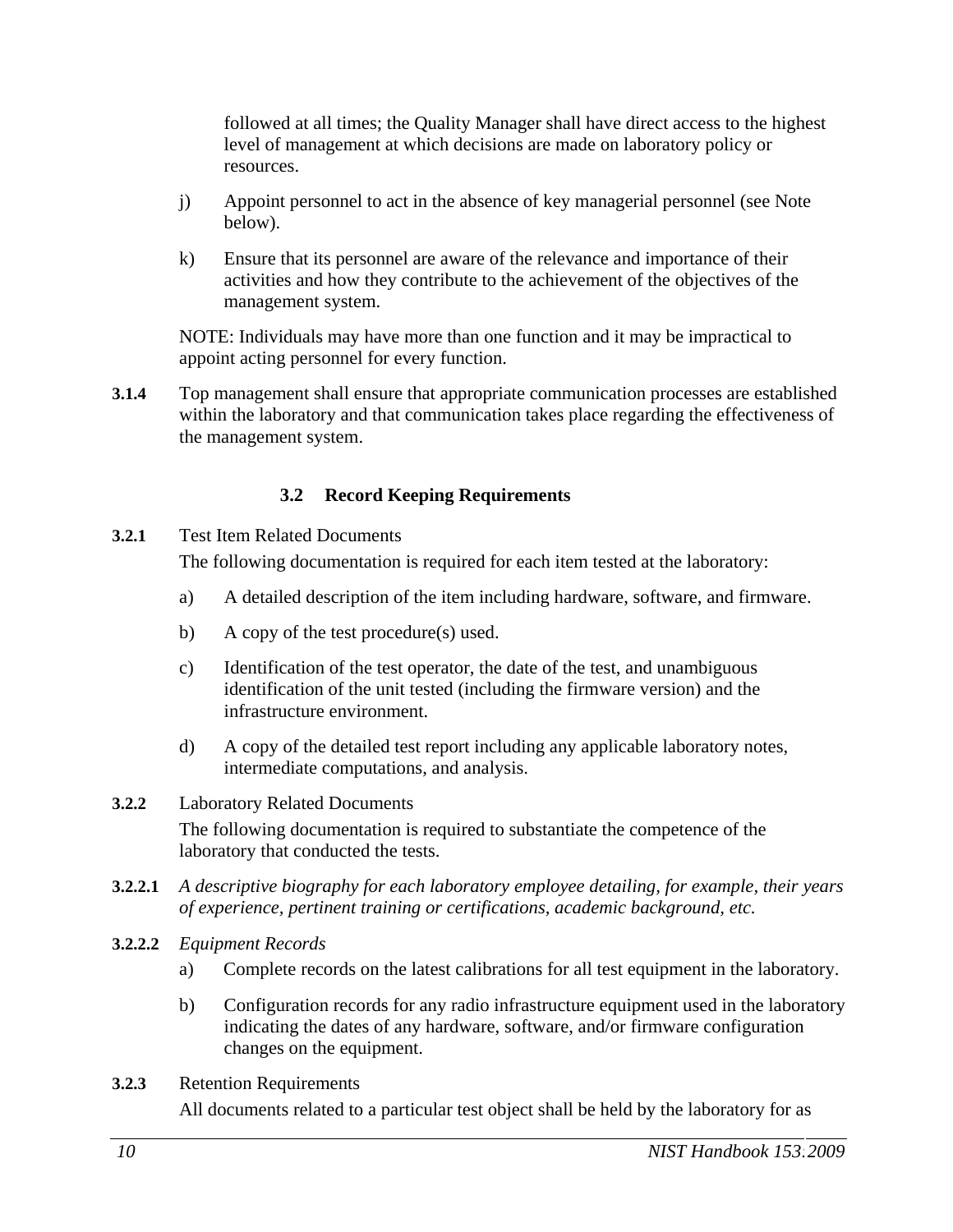long as the particular model of equipment is available for sale by the Equipment Supplier, including models whose software or firmware version numbers change over time, but at least for a period of five years. Records may be stored in hard copy or electronic format.

# **3.3 Laboratory Availability**

Laboratories are advised to develop formal policies that are available to stakeholders describing the facilities' availability. Such policies might contain, for example, minimum requirements or expectations for invitational testing sessions, provisions for quick turnaround testing sessions, terms for minimum intervals between announced testing sessions, and periods of time for advance notice of testing. Any limitations to these policies should also be available for review by stakeholders.

# **3.4 Laboratory Testing Contract Requirements Review**

The requirements that identify the system or units that will be tested should be carefully reviewed by Laboratory Technical Management. The test report(s) and the associated Supplier's Declaration of Compliance (SDoC), which the test report(s) support, shall apply only to the Model Class tested. Other configurations or variants that have not been tested shall not be included in the SDoC.

## **3.5 Subcontracting of Testing**

Testing within the Scope of Recognition may not be subcontracted except to another P25-recognized compliance assessment laboratory with the same or complementary Scope of Recognition. Exceptions are the Federal Communications Commission (FCC) tests and other RF physical tests that may be subcontracted to an EMC test laboratory accredited by an ILAC signatory recognized by the FCC.

## **3.6 Purchasing Calibration Services**

Purchasing of calibration services shall be controlled and specified by the laboratory to ensure that the order for services meets its specific requirements. The technical records from the calibration laboratory will be reviewed by the Laboratory Assessment Team to ensure they are traceable to NIST or the local National Metrology Institute. Reference NIST Handbook 150:2006 Annex B for further details on demonstrating traceability. As a minimum, the laboratory shall be traceable for the fundamental parameters of voltage, time, frequency, and RF power.

# **3.7 Access for the P25 CAP Laboratory Assessment Team**

Upon request, the laboratory shall demonstrate to the P25 CAP Laboratory Assessment Team any of the procedures defined within the applicable Scope of Recognition for the laboratory.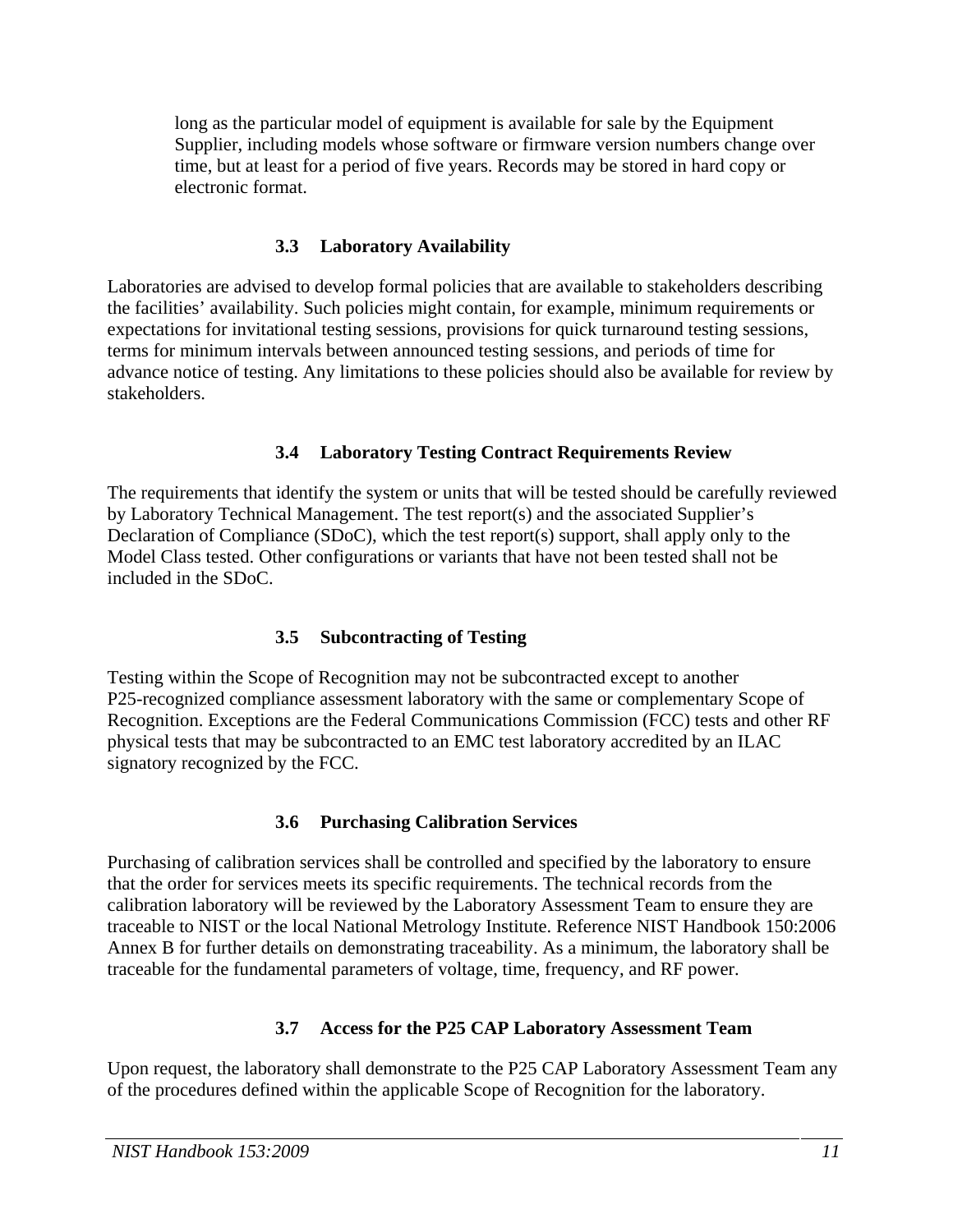#### **3.8 Complaints**

The laboratory shall record all complaints (from either internal or external sources) and process them using the corrective action and preventive action systems of the laboratory management system.

## **3.9 Control of Nonconforming Testing Work**

If nonconforming work resulting in invalid test data are detected, the laboratory client and the P25 CAP/LPM shall be alerted and test methods repeated, as necessary, by the laboratory. If the nonconforming work is detected after either the test report and/or SDoC has been issued, the P25 CAP/LPM will investigate the nature of the nonconformity and will provide a written recommendation for corrective action to the laboratory and the laboratory's client. These parties shall have 30 days to respond to the proposed corrective action.

#### **3.10 Improvement**

The laboratory shall continually improve the effectiveness of its management system through the use of a quality policy, quality objectives, audit results, analysis of data, corrective and preventive actions and management review. Refer to ISO/IEC 17025:2005 Section 4.10 for further details.

#### **3.11 Corrective Action**

When departures from the laboratory's established policies and procedures are encountered, the laboratory shall have a defined process with clearly delineated responsibilities to implement corrective actions. Refer to ISO/IEC 17025:2005 Section 4.11 for further details.

## **3.12 Preventive Action**

The laboratory shall have in place a system for identifying potential nonconformities and developing action plans to resolve such issues before their occurrence. Refer to ISO/IEC 17025:2005 Section 4.12 for further details.

## **3.13 Control of Records**

The laboratory shall have in place documented processes for collecting, retaining, and accessing records related to the laboratory and the equipment tested. The laboratory shall retain test records for at least five years. Refer to ISO/IEC 17025:2005 Section 4.13 for further details.

## **3.14 Internal Audits**

The laboratory shall periodically conduct internal audits of its own processes that shall include the management system, its past performance, compliance with this handbook, and laboratory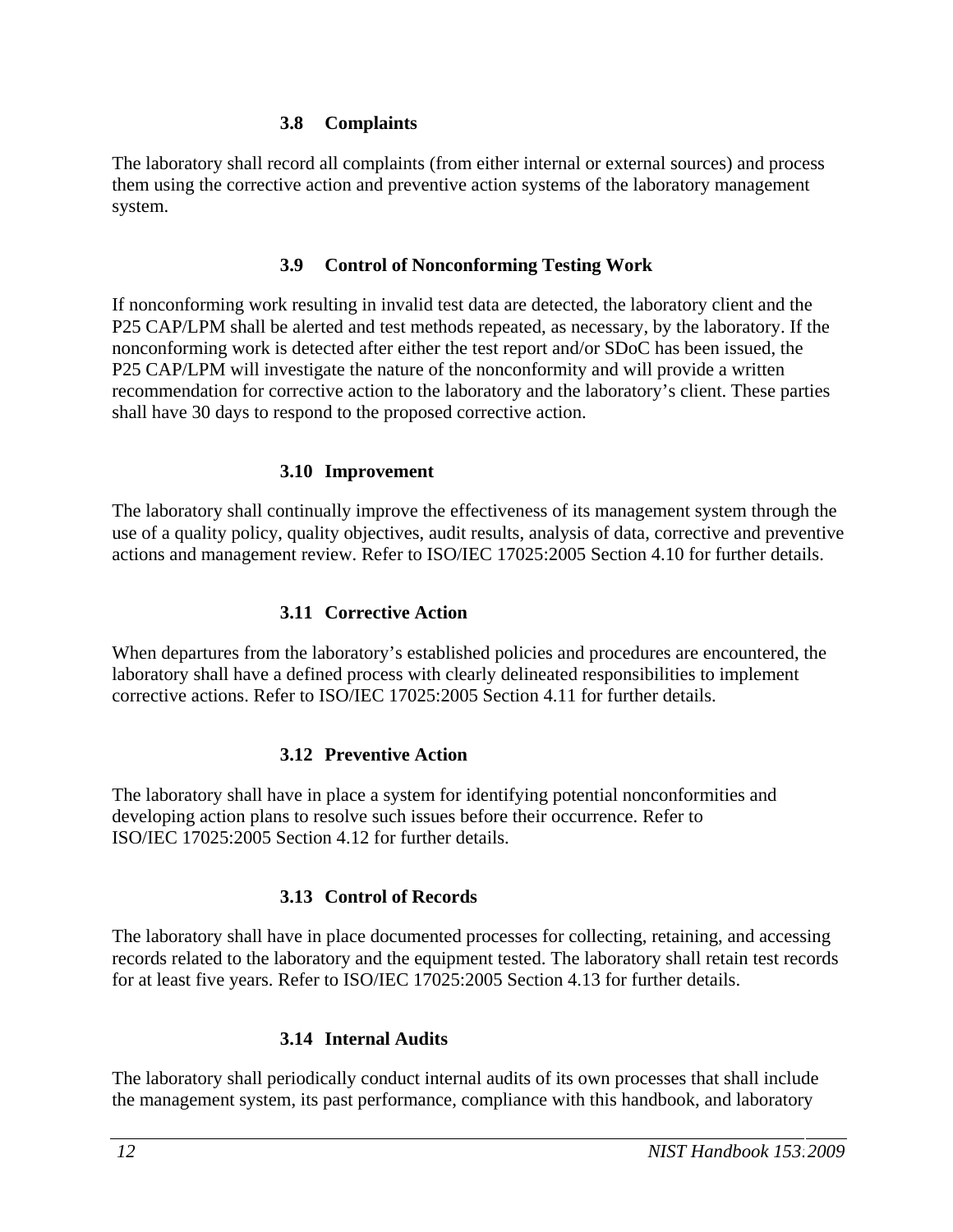processes that support P25 Compliance. Refer to ISO/IEC 17025:2005 Section 4.14 for further details.

## **3.15 Management Reviews**

Laboratory management shall periodically conduct reviews of the management system. Refer to ISO/IEC 17025:2005 Section 4.15 for further details.

# **4. LABORATORY ASSESSMENT PROCESS**

#### **4.1 Application for Initial Recognition**

#### **4.1.1** General

To initiate the laboratory recognition process, the applicant laboratory shall submit an application, a Quality Manual and relevant associated documentation specified within the application, and shall agree to conditions for recognition stipulated in the application.

#### **4.1.2** Required Information

An applicant laboratory shall complete an application for recognition that includes, but is not limited to, the following information:

- a) The legal name and full address of the laboratory
- b) The Authorized Representative's name and contact information
- c) The names, titles and contact information for laboratory staff nominated to serve as Approved Signatories of test reports
- d) An organizational chart defining relationships that are relevant to performing testing covered in the application
- e) A general description of the laboratory, including its facilities and scope of operation
- f) The requested Scope of Recognition as defined by the applicable relevant Compliance Assessment Bulletin(s)

Along with the application, the applicant shall provide a Quality Manual, applicable quality related documents, and other documents as may be required in future scope definition bulletins.

**4.1.3** By submitting the application, the laboratory's Authorized Representative commits the laboratory to fulfill the conditions for recognition listed in the P25 CAP Application Form. The Authorized Representative shall review all documents provided with the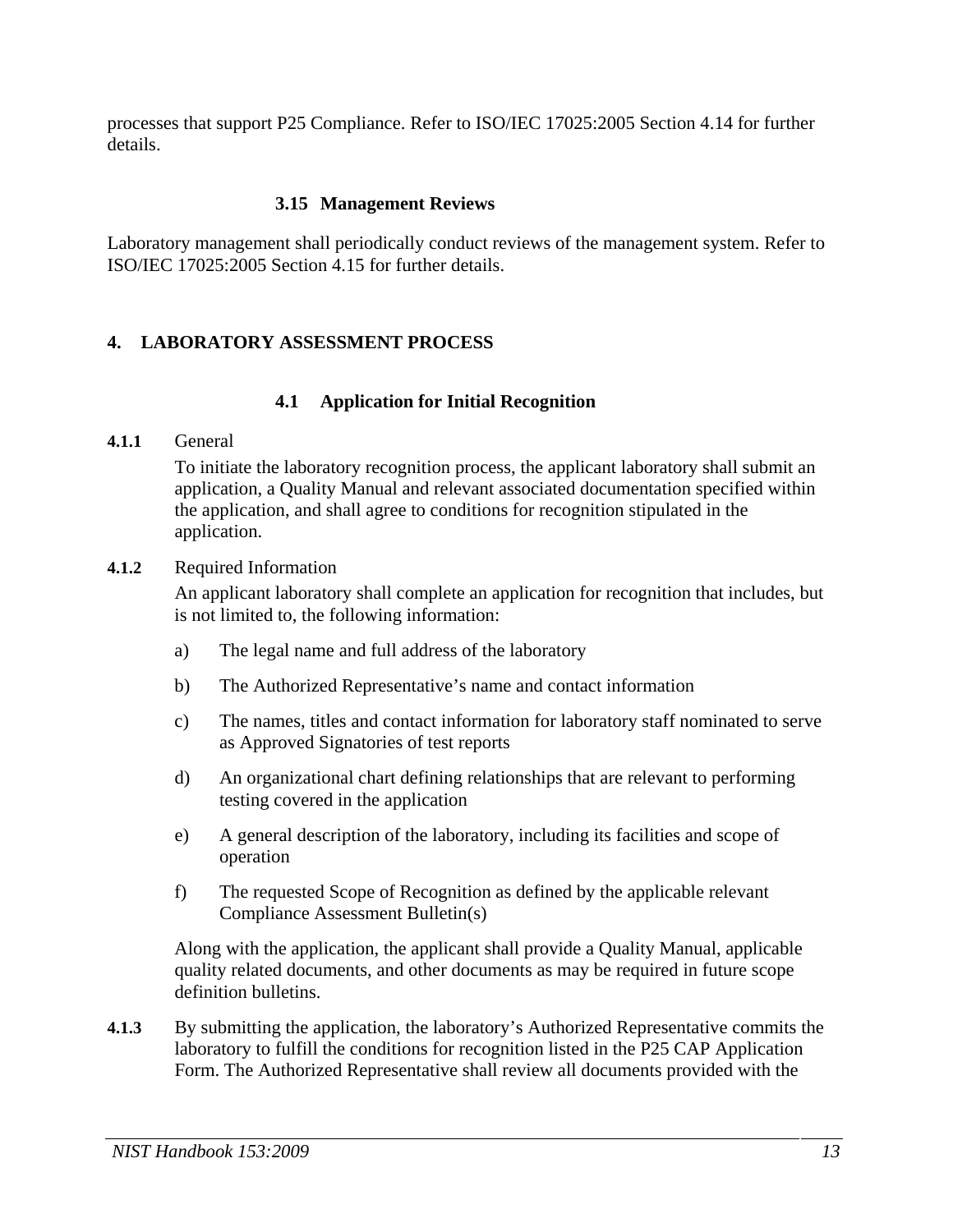application package and become familiar with P25 CAP requirements before submitting the application.

- **4.1.4** Fees for Recognition Reserved for future use.
- **4.1.5** Review of Application

Upon receipt of a laboratory's application for recognition, the P25 CAP/LPM assigns a Laboratory Code to the applicant laboratory; acknowledges receipt of the application in writing; reviews the information supplied by the laboratory for adequacy; requests further information, if necessary; and specifies the next step(s) in the recognition process.

## **4.2 Activities Prior to the On-Site Assessment**

**4.2.1** Assignment of Assessor(s)

A pool of assessors is selected by the P25 CAP/LPM based on their qualifications per sections 2.2.2.1 and 2.2.2.2. The P25 CAP/LPM then draws from this pool to create prospective Laboratory Assessment Teams. These teams are proposed to the laboratory's Authorized Representative for review per Section 2.2.4. The laboratory may request alternative assessor(s). The P25 CAP/LPM will recommend replacement assessors for the Laboratory Assessment Team to satisfy the Authorized Representative's concerns per Section 2.2.4.

- **4.2.2** Document Review
- **4.2.2.1** *The P25 Laboratory Assessment Team will review the laboratory's Quality Manual and related management system documentation submitted with the application to ensure they cover all aspects of the management system related to quality and, if followed, satisfy the requirements in this handbook. The Lead Assessor on behalf of the assessment team may ask for additional documentation pertaining, for example, to the management system, test processes or procedures, other supporting information (e.g., test configurations, list of test instruments used), and/or records in order to facilitate the review.*
- **4.2.2.2** *The P25 CAP Laboratory Assessment Team may identify suspected documentation nonconformities. These nonconformities are discussed with the Authorized Representative, and the laboratory is given the opportunity to address them prior to the on-site assessment. In some instances, based on the document review, the P25 CAP Laboratory Assessment Team may request that the laboratory address the nonconformities before the on-site assessment is scheduled. In such cases, the assessor will provide a list of the nonconformities to the laboratory in writing. Where the management system documentation requires significant revision, the P25 CAP Laboratory Assessment Team may require that the laboratory improve its documentation and submit it for further review prior to proceeding with the recognition process.*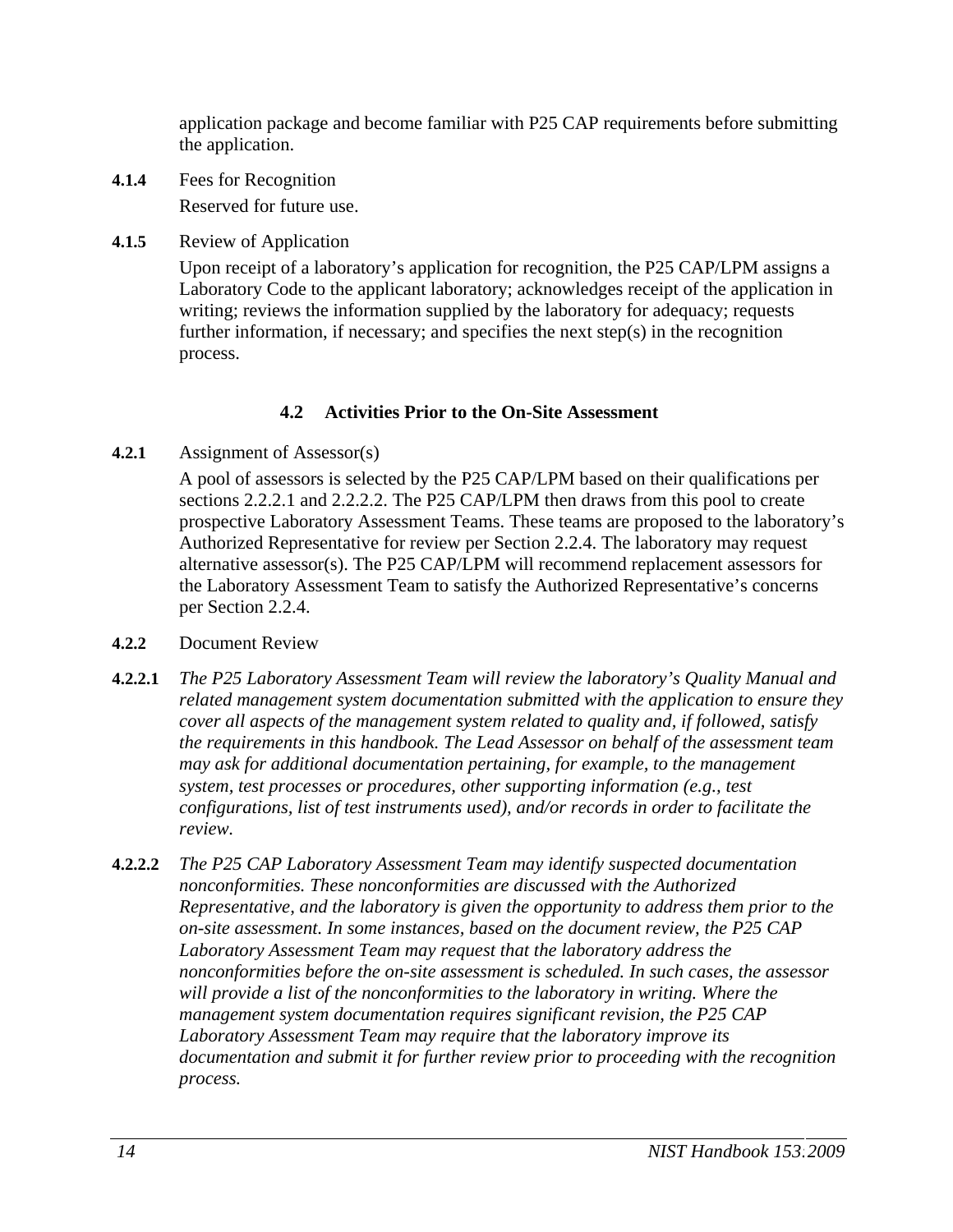- **4.2.3** Scheduling of On-Site Assessment
- **4.2.3.1** *The laboratory is contacted by the Lead Assessor of the P25 CAP Laboratory Assessment Team to schedule a mutually acceptable date for the on-site assessment. An assessment normally takes two to five days depending on the proposed Scope of Recognition. However, laboratory management should apprise the Lead Assessor of the laboratory's prior quality system experience and applicable qualifications, since this may affect the scheduled duration of the assessment. Every effort will be made to conduct an assessment with as little disruption as possible to the normal operations of the laboratory.*
- **4.2.3.2** *If a laboratory requires that its established assessment date be changed, it shall contact the Lead Assessor of the P25 CAP Laboratory Assessment Team.*
- **4.2.3.3** *An on-site assessment will be conducted as a part of the initial recognition process and every three years thereafter (based on the date of initial recognition). Delay of assessments beyond these frequencies may affect a laboratory's recognition status.*
- **4.2.3.4** *If a laboratory has a corrective action plan in place that includes corrective action to be taken within one year (as agreed upon by the P25 CAP/LPM) at the time of initial recognition, it shall have an additional on-site assessment within one year of initial recognition.*

Recognition may not be granted if any corrective action is not completed in an appropriate amount of time.

## **4.3 On-Site Assessment**

- **4.3.1** Conduct of On-Site Assessment
- **4.3.1.1** *An on-site assessment may be conducted at all laboratory locations where P25 CAP tests will be performed.*
- **4.3.1.2** *At the beginning of the assessment, an opening meeting will be conducted with management and laboratory personnel to explain the purpose of the on-site assessment and to discuss the schedule for the assessment activities.*
- **4.3.1.3** *During the assessment, the Laboratory Assessment Team may examine equipment and facilities, observe demonstrations of testing, examine test reports, examine the management system, review quality and/or technical records and/or procedures, and review the biographies of staff to determine their competency in their particular area of expertise.*
- **4.3.1.4** *Laboratory Assessment Team members will use a common Test Method Review Summary, so each laboratory receives an assessment comparable to that received by others.*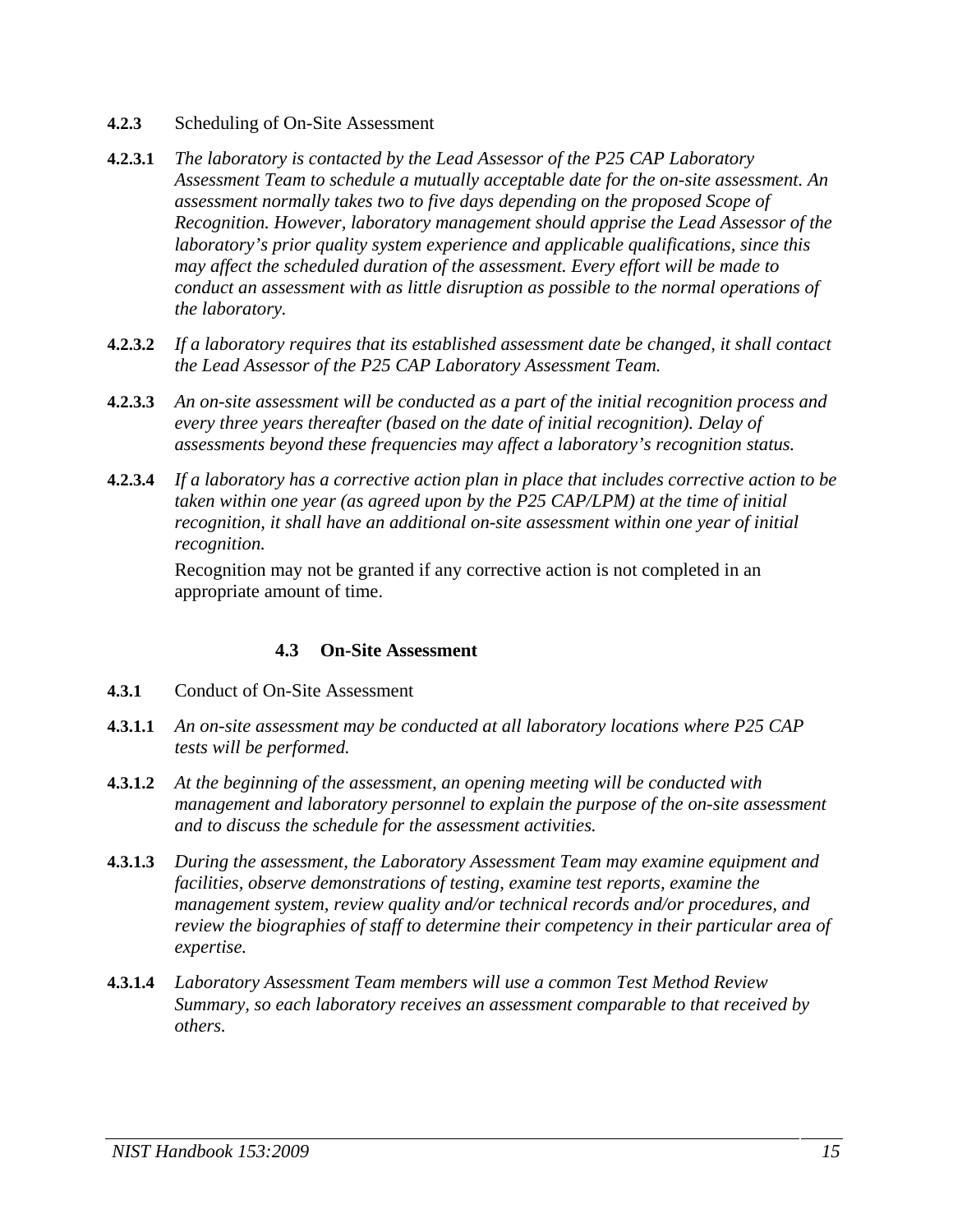#### **4.4 The Post-Assessment Meeting**

The post assessment meeting will provide a summary of all the activities of the assessment as detailed in Section 4.3. The nonconformities will be documented and presented to the laboratory. The laboratory will be given an opportunity to ask questions and clarify any of the nonconformities received. The laboratory shall have the right to object or seek clarification to any of the nonconformities. These objections will be handled by the P25 CAP/LPM.

#### **4.4.1** On-Site Assessment Report

The assessment report will consist of evaluations of the quality system (in accordance with the applicable provisions of this Handbook) and of the technical assessment components. The technical assessment components will be contained in a Test Method Review Summary which details which tests were observed, what equipment was used, and the staff member(s) that conducted the test(s). In addition, the report will contain a listing of any observed nonconformities.

- **4.4.1.1** *At the conclusion of the assessment, the Lead Assessor will conduct a closing meeting with the Authorized Representative (and other staff invited by laboratory management) to discuss observations and any nonconformities which are recorded in a written report.*  The report will include as a minimum:
	- a) The date(s) of assessment
	- b) The names of the assessor(s) responsible for the report
	- c) The names and addresses of all the laboratory sites assessed
	- d) The assessed Scope of Recognition
	- e) Comments and/or nonconformities cited by the assessor(s) on the compliance of the laboratory with the recognition requirements
	- f) A copy of completed Test Method Review Summaries
- **4.4.1.2** *The Authorized Representative shall sign the report to acknowledge that the assessor has discussed its contents. See Section 4.5 regarding further steps in the nonconformity reconciliation process.*
- **4.4.1.3** *The Lead Assessor will leave a copy of the report with the laboratory and forward the original report to the P25 CAP/LPM within five business days.*
- **4.4.1.4** *The Lead Assessor is responsible for the content of the on-site assessment report, including the statement of any nonconformities.*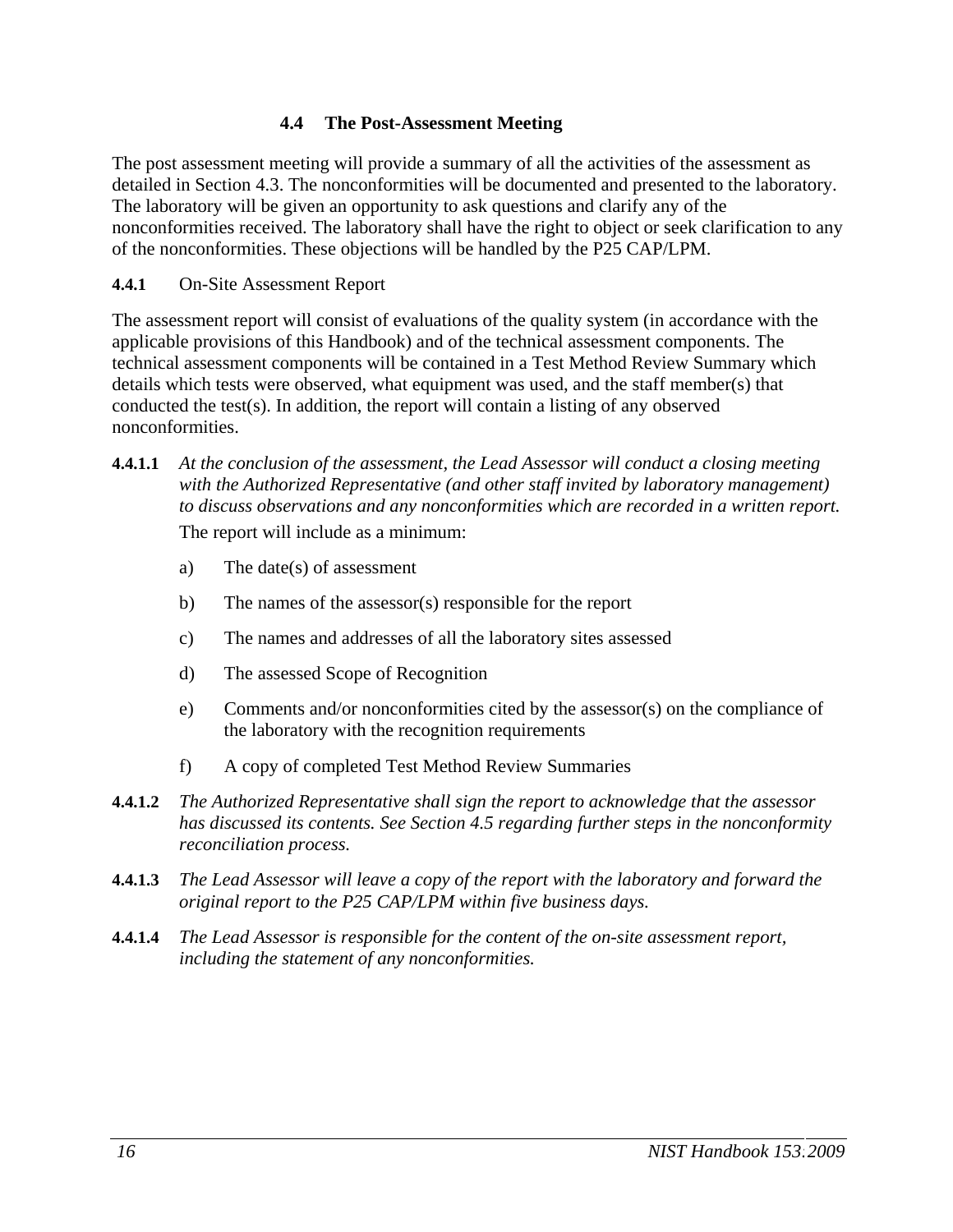#### **4.5 The Nonconformity Reconciliation Process**

**4.5.1** Laboratory Response to the On-Site Assessment Report

If there are nonconformities listed in the on-site assessment report, the laboratory's Authorized Representative shall respond to the P25 CAP/LPM in writing within 30 days. In the event that nonconformities require more than 30 days to investigate, the Authorized Representative and P25 CAP/LPM will agree upon an appropriate response date.

- **4.5.2** P25 CAP Laboratory Program Manager Response The P25 CAP/LPM will respond to written communications from the Authorized Representative within 30 days.
- **4.5.3** Ongoing Nonconformity Resolution

The Authorized Representative and P25 CAP/LPM will communicate with one another until a corrective action plan has been accepted by the P25 CAP/LPM or until all nonconformities are resolved to the satisfaction of the P25 CAP/LPM. Unless otherwise negotiated in advance, each party shall respond to the other's communications within 30 days or else the laboratory shall withdraw from the recognition process.

**4.5.4** Disputes

The Authorized Representative may appeal a finding or raise a dispute regarding this process in accordance with Section 4.1.5.

## **4.6 The Recognition Decision**

- **4.6.1** The P25 CAP may appoint a committee to assist in the decisions required for all actions related to granting, renewing, suspending, and revoking any P25 CAP recognition.
- **4.6.2** The recognition decision process will consider the laboratory's record as a whole, including:
	- a) Information provided on the application
	- b) Results of management system documentation review
	- c) On-site assessment reports
	- d) Actions taken by the laboratory to correct nonconformities
	- e) If applicable, the adequacy of the corrective action plan(s) and preventive action plan(s) submitted by the laboratory
- **4.6.3** All nonconformities shall be either resolved or adequately addressed in a corrective action plan to the P25 CAP/LPM's satisfaction before a recommendation for recognition will be submitted to the OIC CAP/PM.

NOTE 1: Only management system-related nonconformities (e.g., policies, systems,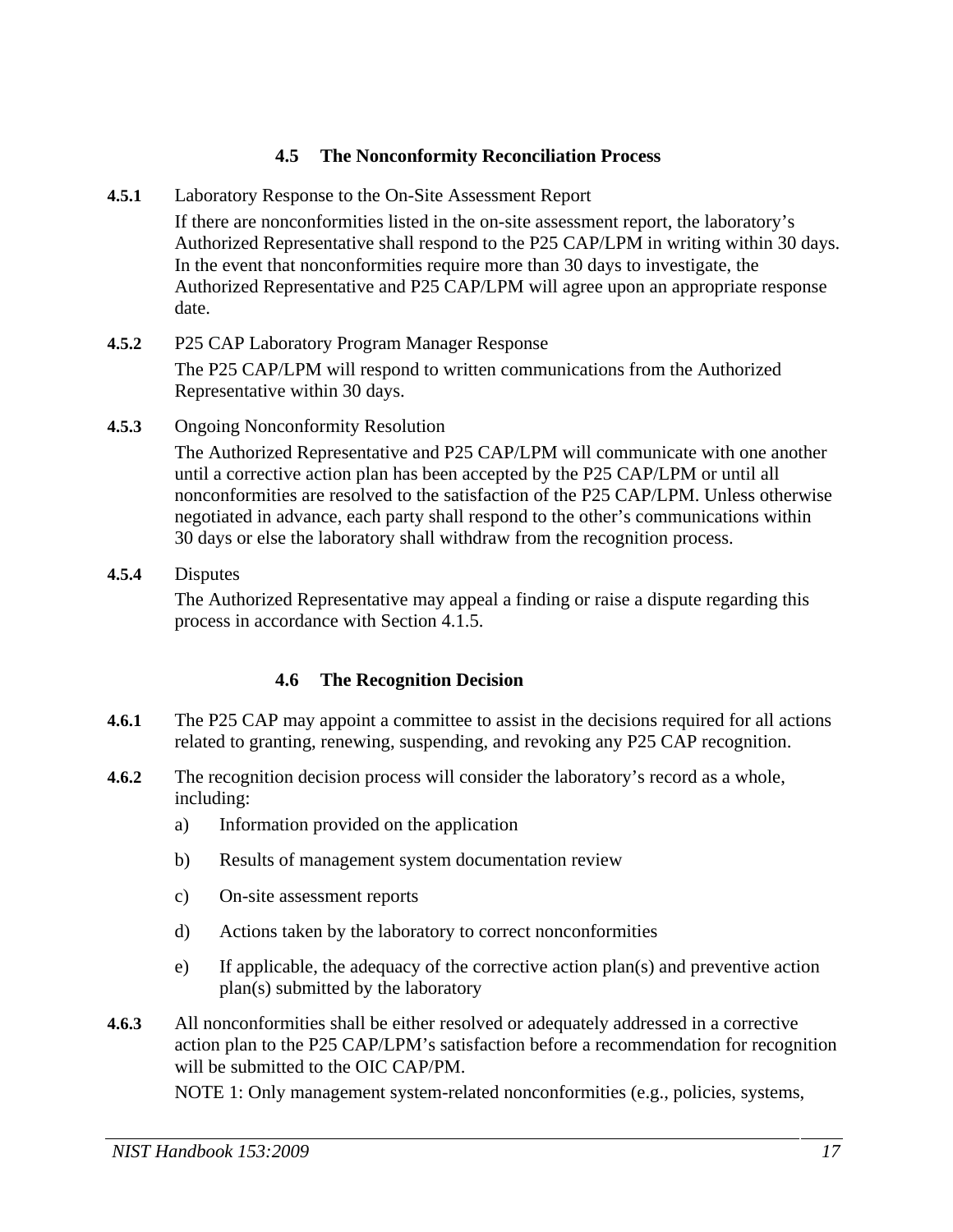program, procedures, and instructions as described in Section 3 of this handbook will be accepted with only a corrective action plan as agreed by the P25 CAP/LPM. Technical (i.e., TIA-102) related nonconformities must be resolved to gain recognition. Laboratories recognized with a corrective action plan must provide quarterly corrective action reports which show significant milestones and continued progress in resolving identified nonconformities.

NOTE 2: Laboratories recognized with corrective action plans in place will be subject to an additional on-site assessment approximately 12 months after the initial recognition decision.

## **4.7 Granting Recognition**

- **4.7.1** Recognition is granted when a laboratory has met all P25 CAP requirements. The renewal period is three years; recognition expires and must be renewed within three years of the recognition date (see Section 4.8).
- **4.7.2** Renewal dates which provide mutual benefit to both parties may be reassigned by the OIC CAP/PM or upon written request from the laboratory. If a renewal date is changed, the laboratory will be notified in writing of the change.
- **4.7.3** When recognition is granted, the OIC CAP/PM will provide the laboratory a Certificate and Scope of Recognition identified by its Laboratory Code, which includes:
	- a) The name and address of the laboratory that has been recognized
	- b) The Scope of the Recognition listing, the test methods for which the laboratory has demonstrated competence
	- c) The laboratory's Authorized Representative
	- d) The effective dates of the recognition

#### **4.8 Renewal of Recognition**

- **4.8.1** Each recognized laboratory will receive a renewal package containing an updated application form approximately six months before the expiration date of its recognition, to allow sufficient time to complete the renewal process.
- **4.8.2** The application for renewal shall be received by the P25 CAP/LPM prior to expiration of the laboratory's current recognition to avoid a lapse in recognition. If a laboratory allows its recognition to expire, the OIC CAP/PM may at his or her discretion require a new initial assessment.
- **4.8.3** On-site assessments of currently recognized laboratories will be performed in accordance with sections 4.3 through 4.7. If nonconformities are found during the assessment of a recognized laboratory, the laboratory shall submit a satisfactory response to the P25 CAP/LPM concerning resolution of nonconformities within 30 days of notification or face possible suspension of recognition.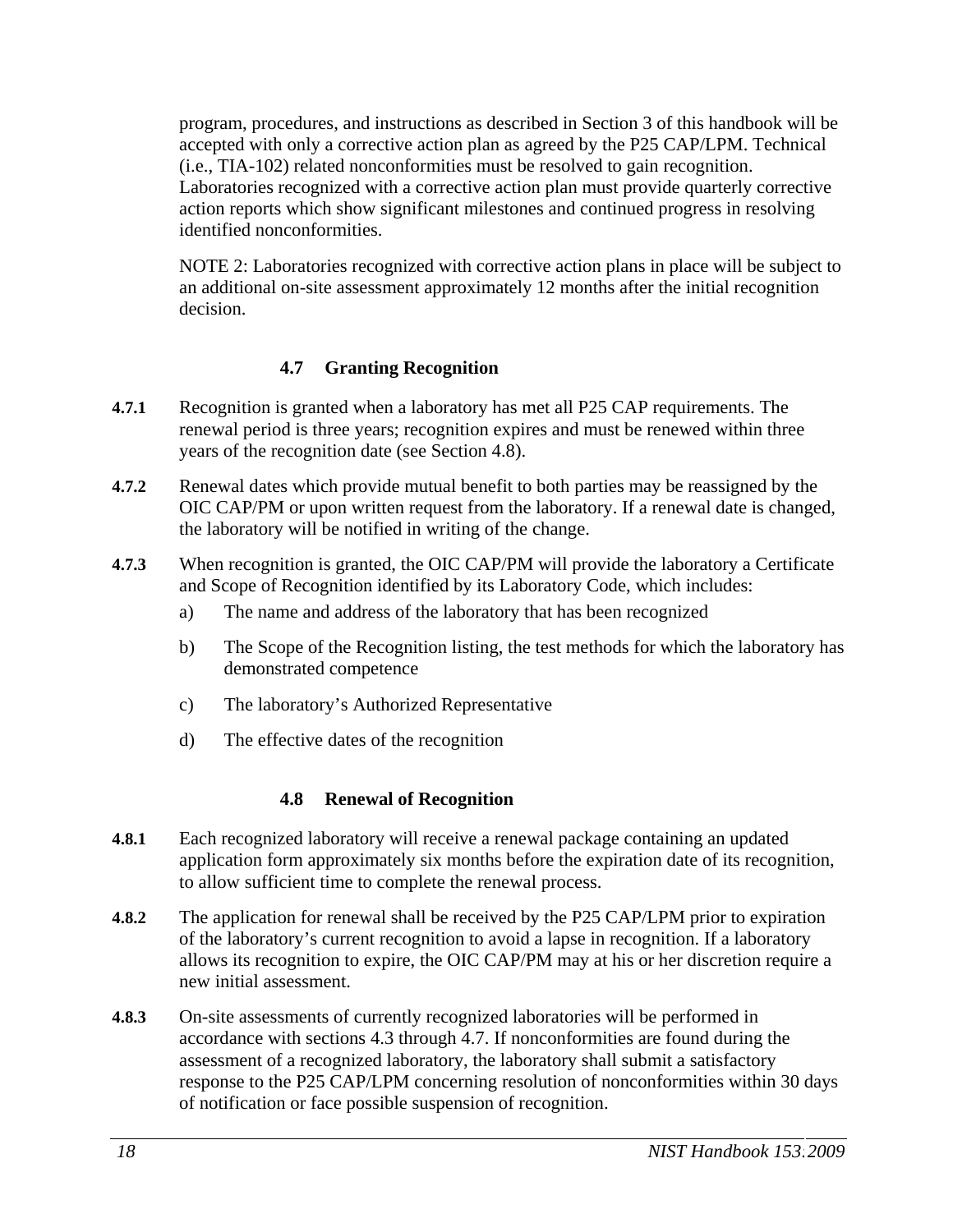NOTE: The on-site assessment associated with a renewal may occur at any time during the three year renewal period. However, it will normally occur within six months of receipt of the updated application. Renewed recognition is good for three years following review and acceptance of the application.

**4.8.4** Undue delay in the resolution of nonconformities may necessitate another on-site assessment.

## **4.9 Monitoring Visits**

- **4.9.1** In addition to regularly scheduled assessments, monitoring visits may be conducted by a P25 CAP/LPM authorized Laboratory Assessment Team at any time during the recognition period. The need for such visits will be determined by the P25 CAP/LPM. Monitoring visits will be scheduled in advance with the laboratory so that they do not interfere with scheduled or unscheduled interoperability testing events.
- **4.9.2** The scope of a monitoring visit may range from checking a few designated items to a complete review. The Laboratory Assessment Team may review nonconformity resolutions, and/or verify reported changes in the laboratory's personnel, facilities, or operations.
- **4.9.3** Laboratories are not assessed any fees for the cost of a monitoring visit.

# **4.10 Changes to Scope of Recognition**

- **4.10.1** A laboratory's Scope of Recognition may be expanded to include additional performance, conformance or interoperability Compliance Test Methods, including methods for additional P25 standard interfaces without the need for an immediate on-site assessment. If the laboratory requests additions to its Scope of Recognition, it must meet all the requirements defined in the applicable Compliance Assessment Bulletin for which recognition is sought. Laboratories may also make requests to reduce their Scope of Recognition.
- **4.10.2** A laboratory wishing to change to its Scope of Recognition must make a request in writing. When requesting a reduction in its Scope of Recognition, a laboratory shall identify the relationship between the current and proposed Scopes of Recognition. When requesting an expansion of its Scope of Recognition, a recognized laboratory shall provide the following detailed information to the P25 CAP/LPM:
	- a) Identify the relationship between the current and proposed Scopes of Recognition.
	- b) Identify and evaluate the differences between the previously assessed Compliance Assessment Bulletins and the Compliance Assessment Bulletin(s) to be added under the proposed new Scope of Recognition.
	- c) Summarize the critical parameters of the proposed new Compliance Assessment Bulletin(s).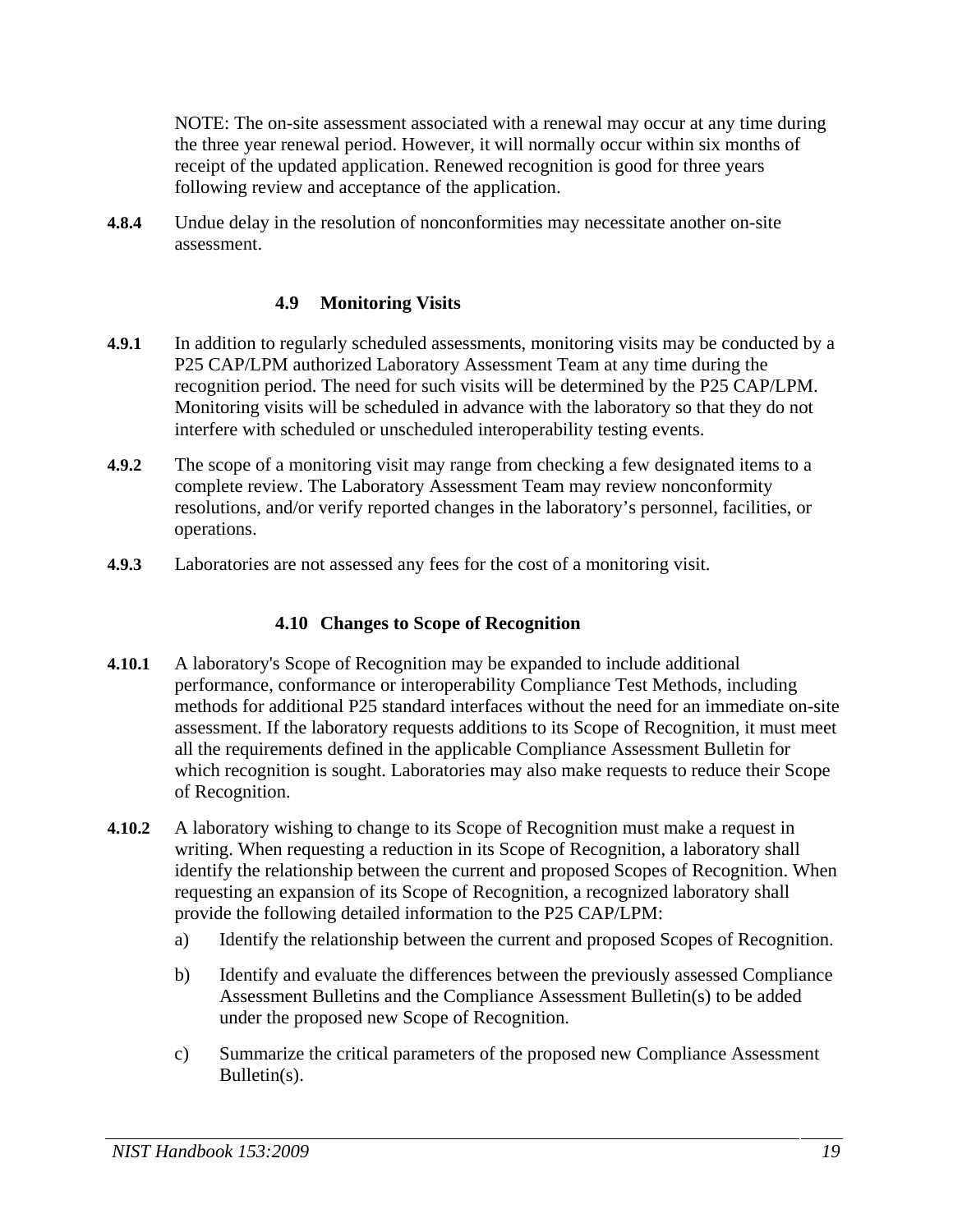- d) Document special considerations contained in the proposed new Compliance Assessment Bulletin(s).
- e) Identify any unique or new test equipment requirements.
- f) Describe how staff competence with respect to the added Compliance Assessment Bulletin(s) has been achieved.
- **4.10.3** This procedure is NOT intended to allow a laboratory to increase its Scope of Recognition to include Compliance Assessment Bulletin(s) for which performance, conformance or interoperability testing recognition has not been granted through an onsite assessment. The need for an additional on-site assessment will be determined by the P25 CAP/LPM on a case-by-case basis. A laboratory may also request deletions from its Scope of Recognition. The deletions may be temporary or permanent.
- **4.10.4** Compliance with the requirements of the standards identified in the Compliance Assessment Bulletin(s) will be verified by a Laboratory Assessment Team at the next regularly scheduled on-site assessment of the recognized laboratory which occurs upon renewal of recognition.
- **4.10.5** When a change to the Scope of Recognition is granted, the OIC CAP/PM will provide the laboratory a revised Certificate and Scope of Recognition (see Section 4.7.3).

## **4.11 Suspension of Recognition**

- **4.11.1** If it is determined that a recognized laboratory does not comply with the conditions of this Handbook established during the current assessment period, the laboratory will be notified in writing and given 30 days to respond. If the laboratory does not respond within 30 days, the OIC CAP/PM will suspend the laboratory's recognition. That determination may be made by the OIC CAP/PM (e.g., based on evidence obtained during the assessment process) or by the laboratory (e.g., by notifying the OIC CAP/PM of a major change in accordance with the application instructions). Suspension can be for all or part of a laboratory's recognition. If a laboratory's recognition is suspended for an extended period of time, the OIC CAP/PM may also propose to revoke recognition (see Section 4.12).
- **4.11.2** If a laboratory's recognition is suspended, the OIC CAP/PM notifies the laboratory of that action, stating the reasons for and conditions of the suspension and specifying the action(s) the laboratory shall take to have its recognition reinstated. A reassessment of the laboratory may also be required for reinstatement.
- **4.11.3** A laboratory whose recognition has been suspended shall not reference P25 CAP recognition on its test or calibration reports, correspondence, and advertising during the suspension period in the area(s) affected by the suspension. The P25 CAP will not require a suspended laboratory to return its Certificate and Scope of Recognition.
- **4.11.4** A suspended laboratory may be reinstated by satisfactorily addressing the written concerns raised by the OIC CAP/PM. When recognition is reinstated, the OIC CAP/PM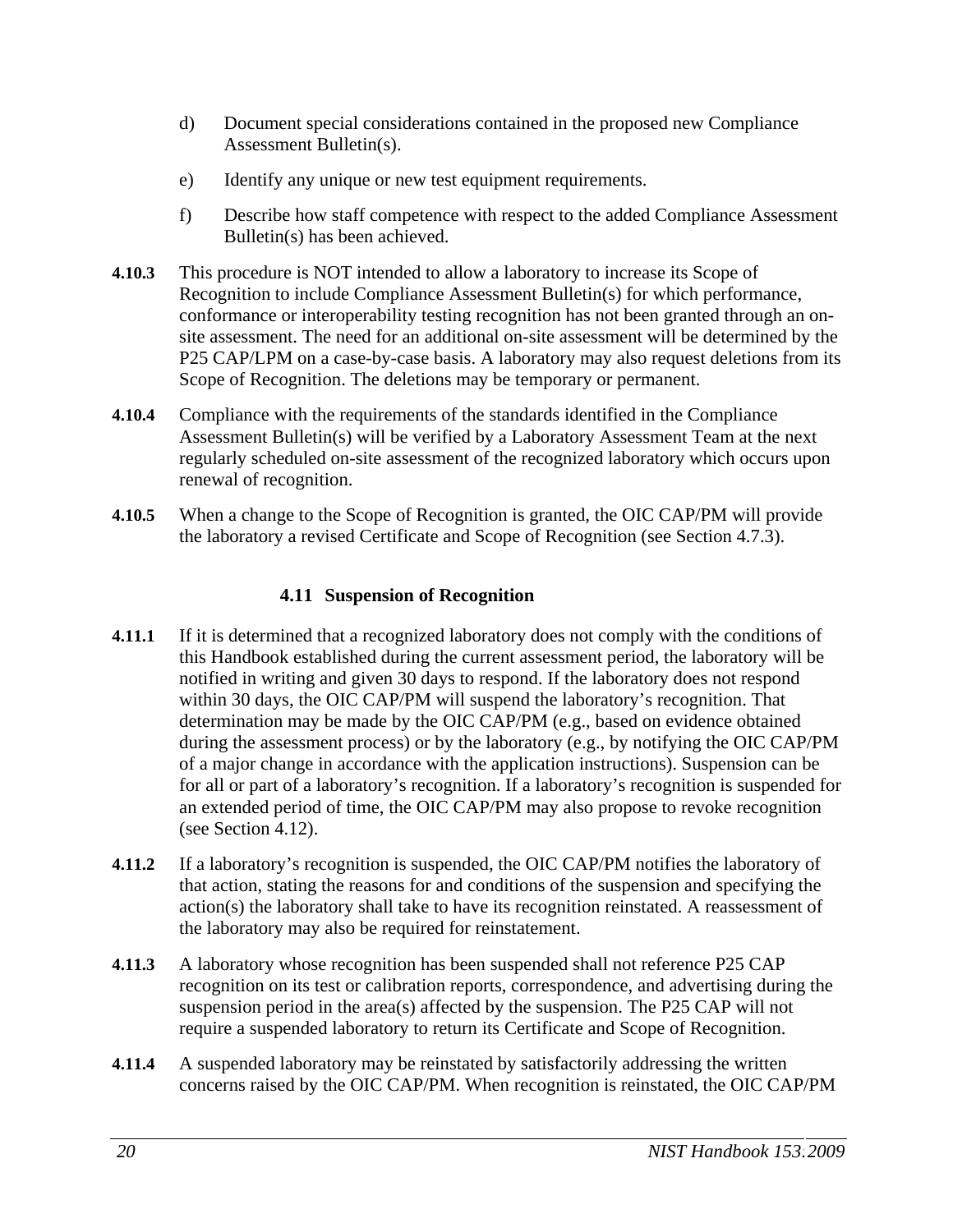will authorize the laboratory to resume testing activities in the previously suspended area(s) as a recognized laboratory.

**4.11.5** During the suspension period, test reports generated by the laboratory shall not be used to substantiate a Supplier's Declaration of Compliance for any products.

## **4.12 Revocation of Recognition**

- **4.12.1** A laboratory that has had its recognition suspended for more than six months may be considered for revocation. If the OIC CAP/PM proposes to revoke recognition of a laboratory, he/she will inform the laboratory of the reasons for the proposed revocation and the procedure for appealing such a decision. Revocation can be for all or part of a laboratory's Scope of Recognition.
- **4.12.2** The laboratory has 30 days from the date of receipt of the proposed revocation letter to appeal the decision. If the laboratory appeals the decision (see Section 4.15), the proposed revocation will be stayed pending the outcome of the appeal. The proposed revocation will become final through the issuance of a written decision to the laboratory, in the event that the laboratory does not appeal the proposed revocation within the 30 day period.
- **4.12.3** If recognition is revoked, the laboratory may be given the option of voluntarily terminating the recognition (see Section 4.14).
- **4.12.4** A laboratory whose recognition has been revoked shall return its Certificate and Scope of Recognition and shall cease to reference recognition by the P25 CAP in any of its reports, correspondence, or advertising related to the area(s) affected by the revocation.
- **4.12.5** At the OIC CAP/PM's discretion, the laboratory's clients may be required to demonstrate that existing SDoCs are valid. Accordingly, the P25 CAP/LPM will work with the affected laboratory to identify whether any test cases must be re-run.
- **4.12.6** If the revocation affects only some, but not all of the items listed on a laboratory's Scope of Recognition, the OIC CAP/PM will issue a revised Certificate and Scope of Recognition that excludes the revoked area(s) in order that the laboratory might continue operations in recognized areas.

#### **4.13 Reinstatement of Recognition**

- **4.13.1** A laboratory whose recognition has been revoked may reapply (using the same procedures described in Section 4.1) and be recognized if the laboratory:
	- a) Completes the assessment process
	- b) Meets the P25 CAP conditions for recognition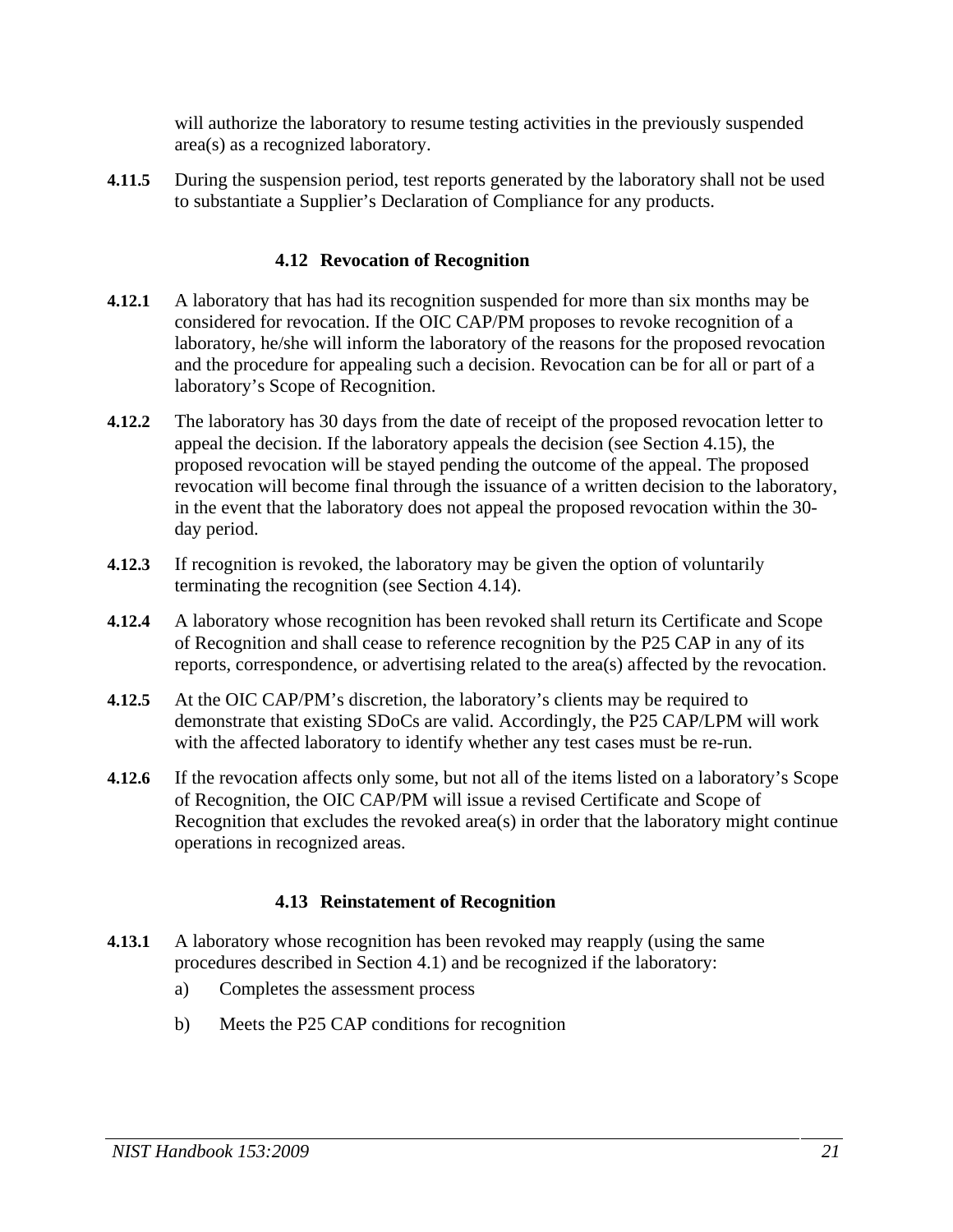#### **4.14 Voluntary Termination of Recognition**

- **4.14.1** A laboratory may at any time terminate its participation and responsibilities as a recognized laboratory by advising the OIC CAP/PM in writing of its desire to do so.
- **4.14.2** Upon receipt of a request for termination, the OIC CAP/PM will terminate the laboratory's recognition, notify the laboratory that its recognition has been terminated, instruct the laboratory to return its Certificate and Scope of Recognition, and to remove references to the P25 CAP from all subsequent test reports, correspondence, and advertising.
- **4.14.3** A laboratory whose recognition has been voluntarily terminated may reapply per Section 4.1.

#### **4.15 Appeals**

- **4.15.1** A laboratory has the right to appeal any adverse decision made by the P25 CAP/LPM or the OIC CAP/PM. Such decisions include refusal to accept an application; refusal to proceed with an assessment; corrective action requests; changes in Scope of Recognition; decision to suspend or revoke recognition; and any other action that impedes the attainment or sustenance of recognition.
- **4.15.2** Appeals of decisions made by the P25 CAP/LPM are handled by the Director of NIST's Office of Law Enforcement Standards (OLES) or designee. Appeals of decisions made by the OLES Director are handled by the Director of NIST.
- **4.15.2.1** *Appeals of decisions made by the OIC CAP/PM are handled by the Director of DHS' Office of Interoperability and Compatibility or designee. Appeals to decisions made by the OIC Director are handled by the DHS Director of the Command, Control, and Interoperability Division.*
- **4.15.3** An advisory panel of experts selected by the P25 CAP/LPM may be called to address appeals of a technical nature.
- **4.15.4** The party assigned to handle the appeal decides on the validity of the appeal and, if appropriate, renders a decision. The P25 CAP/LPM advises the appellant of the outcome of these deliberations and any recourse for further appeal.

## **5. TECHNICAL REQUIREMENTS FOR RECOGNITION**

## **5.1 General**

All of the test methods that are required within a particular Scope of Recognition shall be available at the laboratory.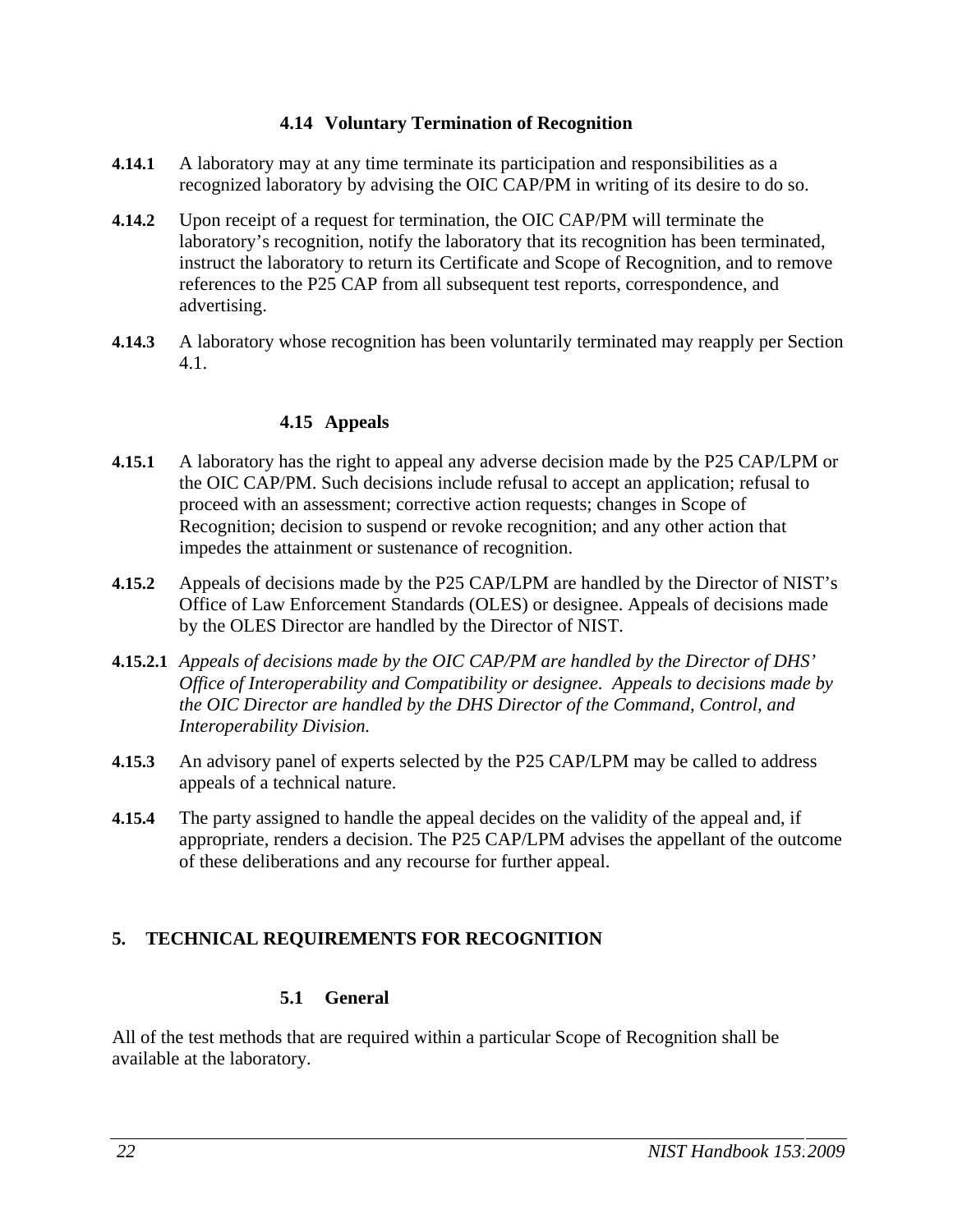## **5.2 Personnel**

Staff shall be adequately trained for each test method or Test Case that they are responsible for or perform. Staff shall demonstrate proper programming, configuration, understanding and operation of the equipment under test and test equipment.

NOTE: Laboratory personnel may rely upon engineering support from the Equipment Supplier to demonstrate proper programming of equipment under test.

# **5.3 Accommodation and Environmental Conditions**

The facility shall meet the minimum facility requirements specified in the test method standard. When specified in the standards, environmental conditions such as temperature, humidity, and barometric pressure shall be recorded at the time of the test. These records (measurements) shall be traceable to NIST or to the local National Metrology Institute.

# **5.4 Test Methods and Method Validation**

It is the responsibility of each laboratory to validate each test method or Test Case in their own laboratory using the applicable equipment contained in that lab.

# **5.5 Equipment**

- **5.5.1** Test equipment shall be available that can adequately perform the test case or test method.
- **5.5.2** All test equipment shall meet the requirements of the selected test method, including the normative standards referenced therein. This shall be demonstrated through product literature or actual measurements.
- **5.5.3** The laboratory shall have procedures for determining the proper operating condition of the test equipment.
- **5.5.4** All test equipment and equipment under test shall be configured in accordance with the selected test method standard unless an alternative method is employed, in which case, laboratory personnel shall provide the rationale for its use and explain how the results obtained using the alternative method compare with the method specified by the standard. If a test method has optional procedures, the laboratory shall indicate which option was used.
- **5.5.5** If modifications to the equipment under test setup are required to achieve a pass verdict, they shall be clearly indicated in the test report.

# **5.6 Handling of Test Items**

All test items shall be suitably identified and stored in an appropriate place as required by the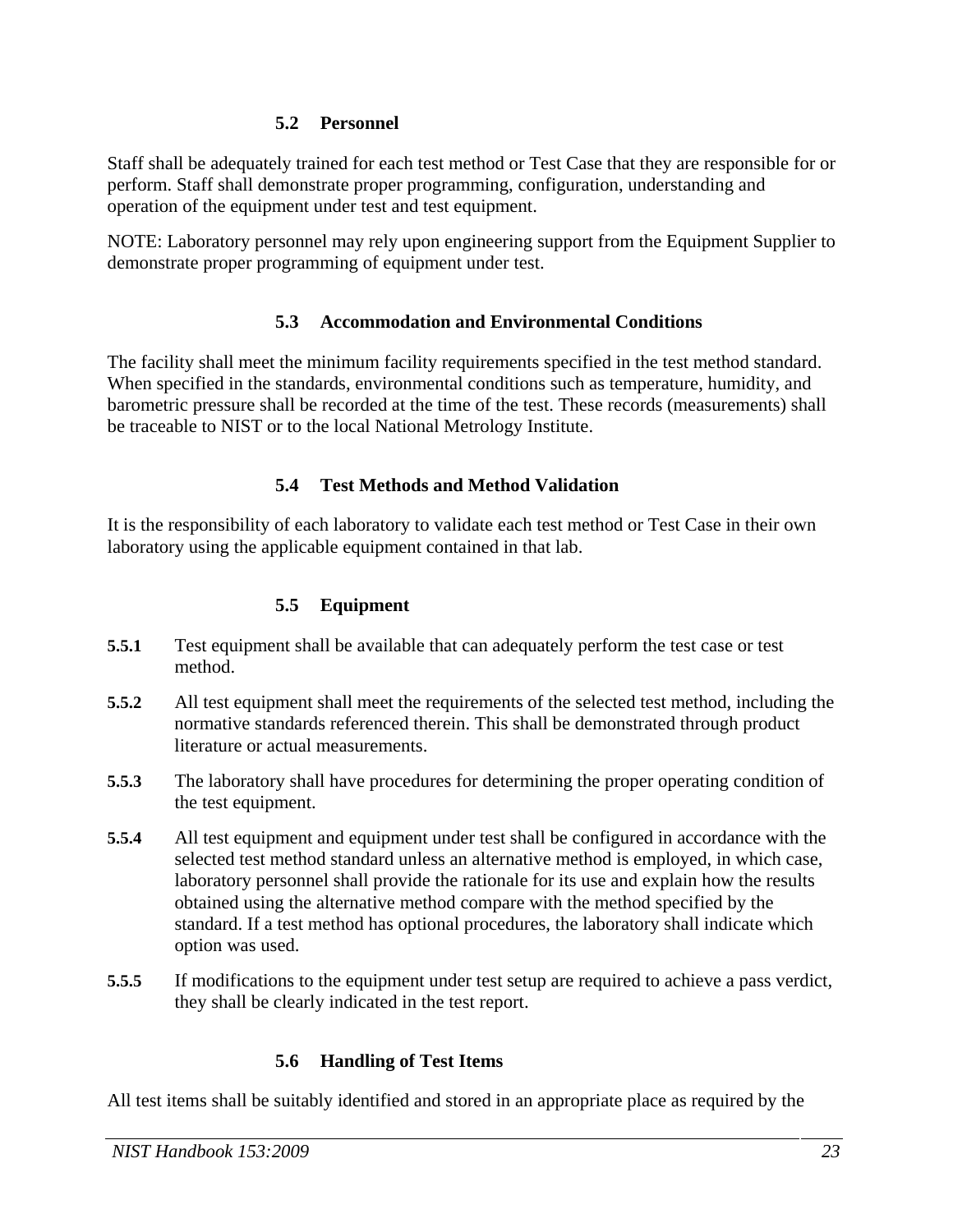Equipment Supplier. The laboratory shall have a procedure for determining the proper operating condition of the equipment under test.

# **5.7 Assuring the Quality of Test Results**

To the extent possible, each test method and test case shall have a regular check to determine the validity of the indicated results.

## **5.8 Reporting the Results**

- **5.8.1** If available, the laboratory shall furnish one or more previously prepared detailed test reports or partial report samples prior to on-site assessment. The detailed test report shall provide:
	- a) The date and time that the tests were performed.
	- b) The location of the test facility (facilities that have received prior recognition from other conformity assessment bodies shall use the same address as was previously reported to the other body).
	- c) A list of all equipment tested.
	- d) Clear documentation of compliance with the applicable standard, including user information or labeling requirements.
	- e) The product identification and marketing name, installed software and firmware packages with revision numbers, version numbers, and serial numbers where applicable.
	- f) A list of the ancillary equipment and software required to configure the equipment under test, including revision numbers and serial numbers where applicable (this includes both equipment and software supplied by the Equipment Supplier and those created by the laboratory).
	- g) A complete list of test equipment used showing the arrangement of equipment and cables (drawings, photographs or block diagrams showing the interconnections between components are appropriate for this purpose).
	- h) Test equipment lists with manufacturer's model and serial numbers as well as date of last calibration and calibration interval.
	- i) All equipment set-up conditions and/or test equipment settings, so the tests could be repeated and give results within the tolerances defined for that measurement.
	- j) The measurement data in accordance with the standard in a clear and concise manner such as in tabular or graphical form (alternatively, chart data, instrument display captures or photographs may be used provided that the information is clearly presented and performance requirements are clearly indicated).
	- k) A summary which clearly indicates the test case verdict.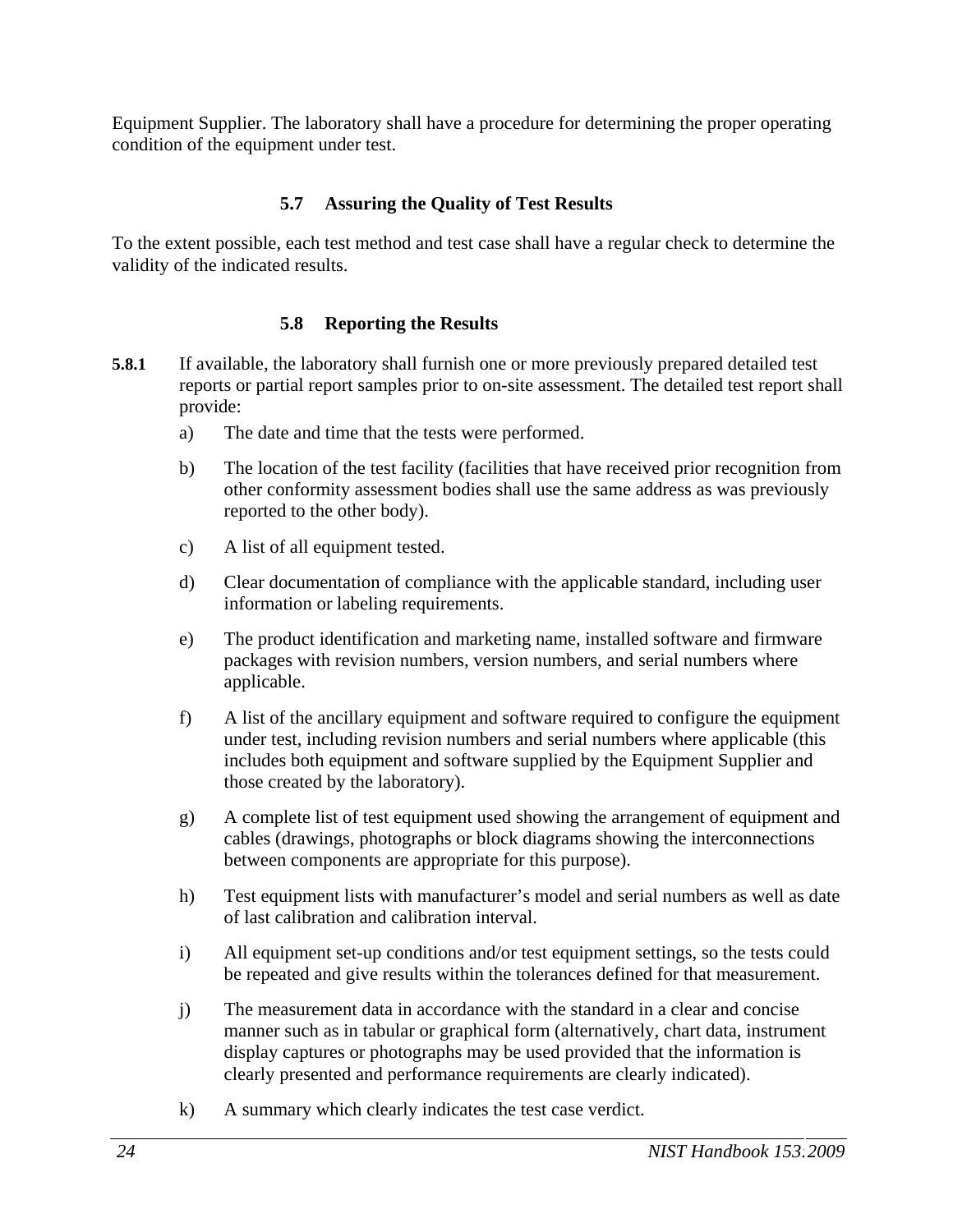- l) The signature of the person(s) performing the test and the Authorized Representative.
- **5.8.2** All test reports shall follow the guidance given in the standard. If the test equipment for a particular test method is not configured in full conformance with the test setups described in the standard, the test report shall contain a complete description of the alternative arrangement. If an alternative test method procedure is employed, the test report shall provide the rationale for its use and explain how the results obtained using the alternative method compare with the method specified by the standard.
- **5.8.3** If a measurement procedure has multiple methods, the test report shall indicate which method was employed. Any and all deviations from test method procedures in the standards shall be recorded in the test report.